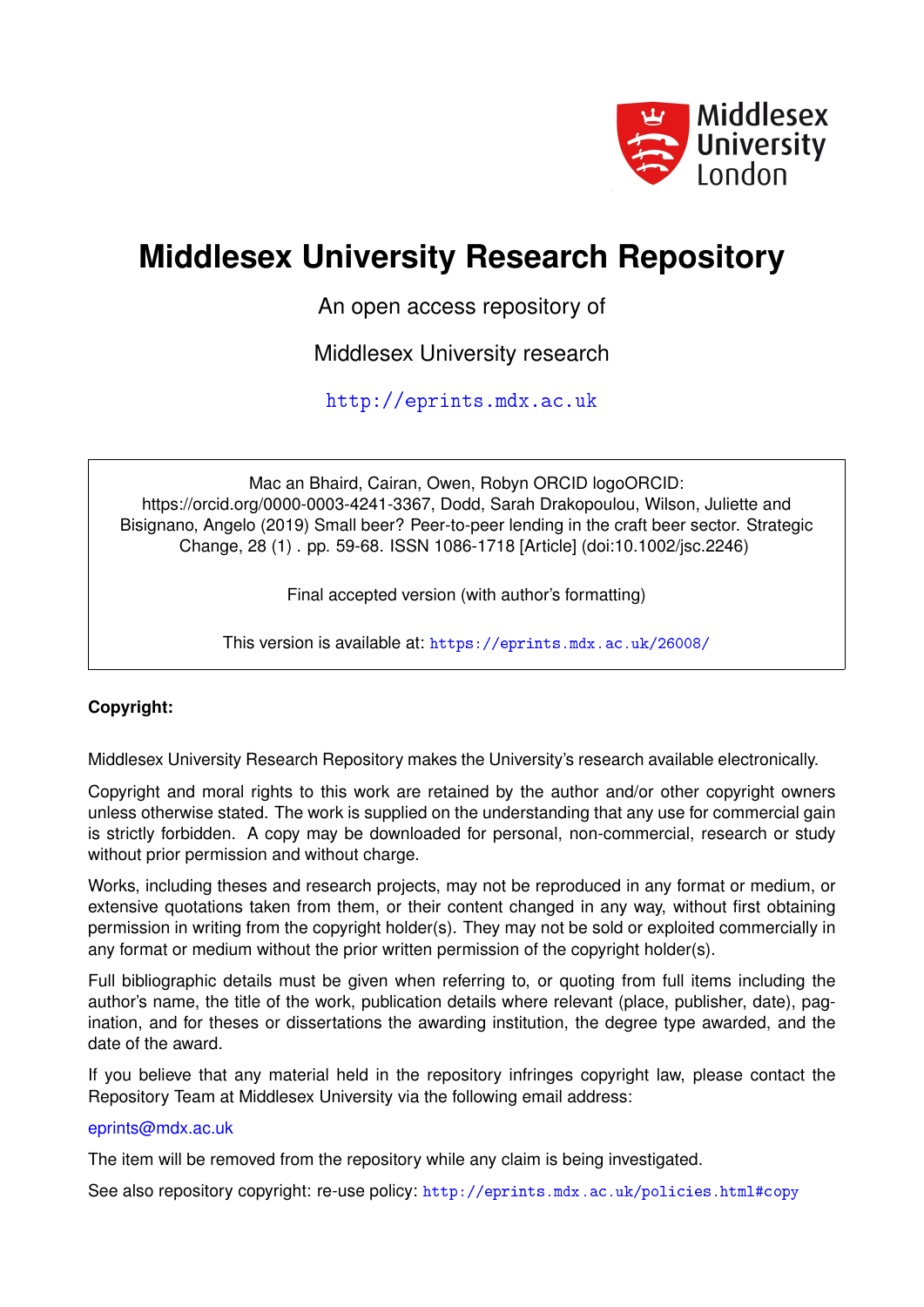## Small beer? Peer to peer lending in the craft beer sector<sup>1</sup>.

Ciarán Mac an Bhaird (Dublin City University, Ireland.) Robyn Owen (Middlesex University, UK.) Sarah Drakopoulou Dodd (University of Strathclyde, UK.) Juliette Wilson (University of Strathclyde, UK.) Angelo Bisignano (Nottingham Trent University, UK.)

**Key sentence:** Peer to peer lending has advantages of ease of access to finance, timely and efficient delivery of funding, and is particularly beneficial at a specific time in the lifecycle of the firm,

## **Introduction.**

The significant increase in provision and use of alternative sources of finance, particularly crowdfunding, has been variously hailed as 'transforming' entrepreneurial finance, as 'democratising finance', and as 'unleashing great economic potential' (Vasileiadou et al., 2015). It is potentially revolutionary for young firms and startups at a disadvantage in securing investment in the early stages of business (Harrison, 2013). The concept of crowdfunding is not novel (Everett, 2014). Celebrated examples of early use include the financing of the Statue of Liberty in New York, and the funding of concerts and music publications by Mozart and Beethoven (Hemer, 2011). Use of crowdfunding has recently increased very rapidly (Moenninghoff & Wieandt, 2013), from a reported \$880 million in 2010 to an estimated \$34 billion in 2015 (Barnett, 2015), raising the question of whether this represents a transformational change in entrepreneurial finance or whether it is a passing fad (Harrison, 2013). The rapid increase in investment activity through crowdfunding has been expedited by the expansion of the internet and the use of online platforms. This presents increased financing options for small firms, which are important in ameliorating the adverse effects of pro-cyclical lending observed in private debt markets.

 1 JEL classification codes: G32, L11, L15, L21, L26.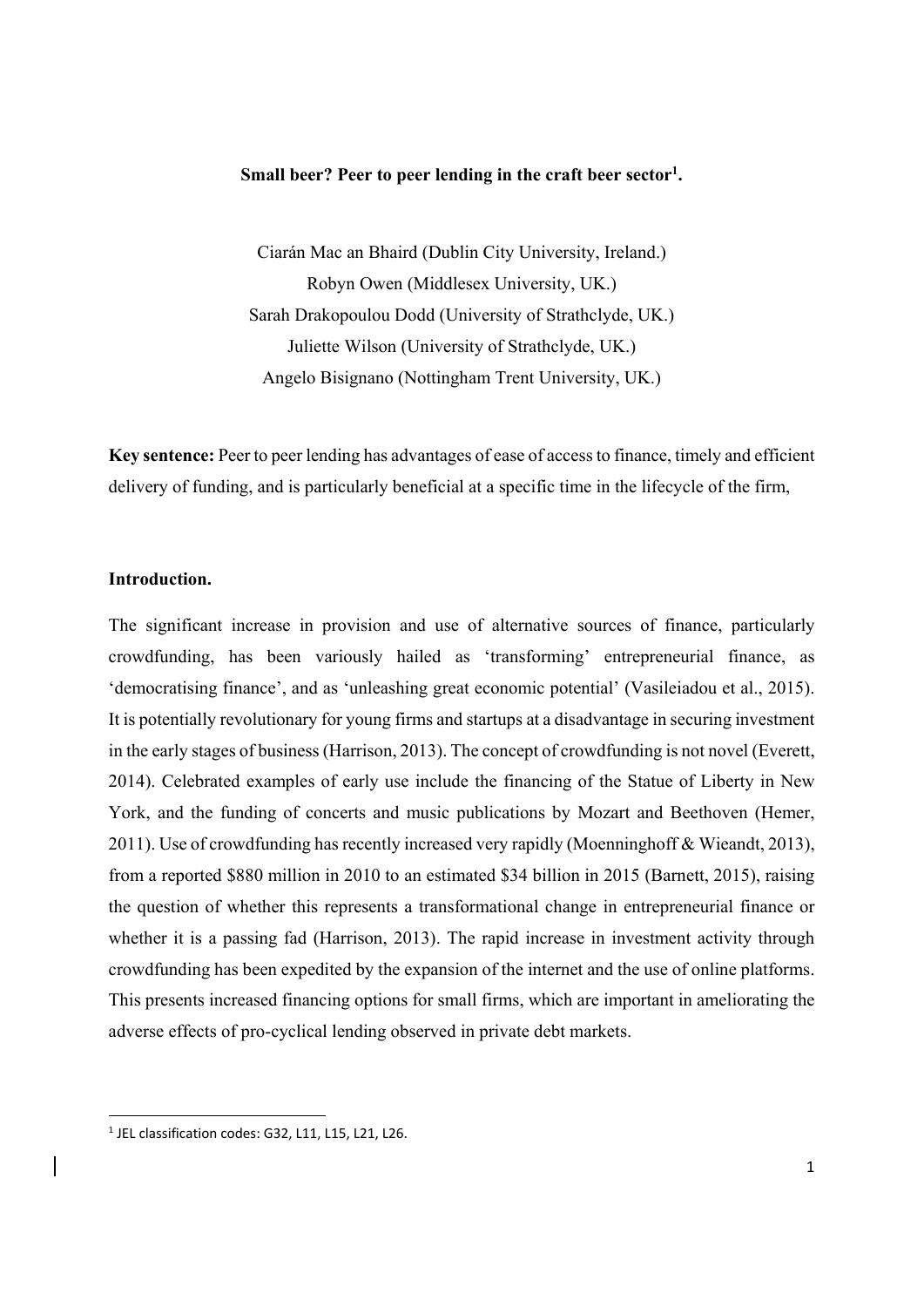Academic studies have lagged the large increase in the number of sources, types and volume of alternative finance. Study of the phenomenon has concentrated largely on dynamics of success and failure (Mollick, 2014), geographical analysis (Agrawal, Catalini, & Goldfarb, 2011; Kim & Hann, 2013), contractual mechanisms (Hornuf & Schwienbacher, 2014b), historical aspects (Everett, 2014), default risk (Everett, 2015), the role of platforms (Belleflamme & Lambert, 2014), the influence of the banking system (Paulet & Relano, 2017), transformation of the business angel market (Hornuf & Schwienbacher, 2014a), disintermediation (Rubinton, 2011), cross-country comparisons (Tuomi, & Harrison, 2017), and theoretical aspects (Belleflamme, Lambert, & Schwienbacher, 2014). The vast majority of studies have concentrated on investors and intermediaries (Moritz & Block, 2014), with surprisingly few studies related to capital seekers or 'creators'. This is a significant deficit in the literature, as the potential for the use of a resource is largely dependent on the response and intentions of potential consumers or users. It is somewhat surprising that these issues are ignored. Whilst motivations of investors are important, from a sustainability, public policy and markets perspective, the experiences and views of those using crowdfunding are paramount. A number of studies have identified this gap in the literature, including Moritz & Block (2014) and Bruton, Khavul, Siegel, & Wright, (2015). Questions identified by the latter encompass a broad range of issues including substitution and complementarity effects, cognitive aspects and social networking.

Our study addresses this research agenda by investigating the experiences, motivations and intentions of entrepreneurs who have sought finance through crowdfunding campaigns. We do not examine crowdfunding in isolation, rather we investigate the use of alternative finance in relation to resourcing and resource requirements, based on long standing theoretical propositions in entrepreneurial finance. We interview the principals in firms in the craft brewing sector that have recently raised finance. This methodology is important as it facilitates investigation of a number of issues not commonly addressed in financing the small firm sector. The craft brewing sector was selected as it has many features that make it attractive to potential crowdfunding investors. It is a young, growing, creative sector, with a high number of independent firms seeking to expand into a market dominated by large corporates, with many characteristics of startup firms at a disadvantage when raising finance. Financial innovation has been a feature of the craft brewing sector, and the 'equity for punks' fundraising model of Scottish brewer Brewdog has garnered a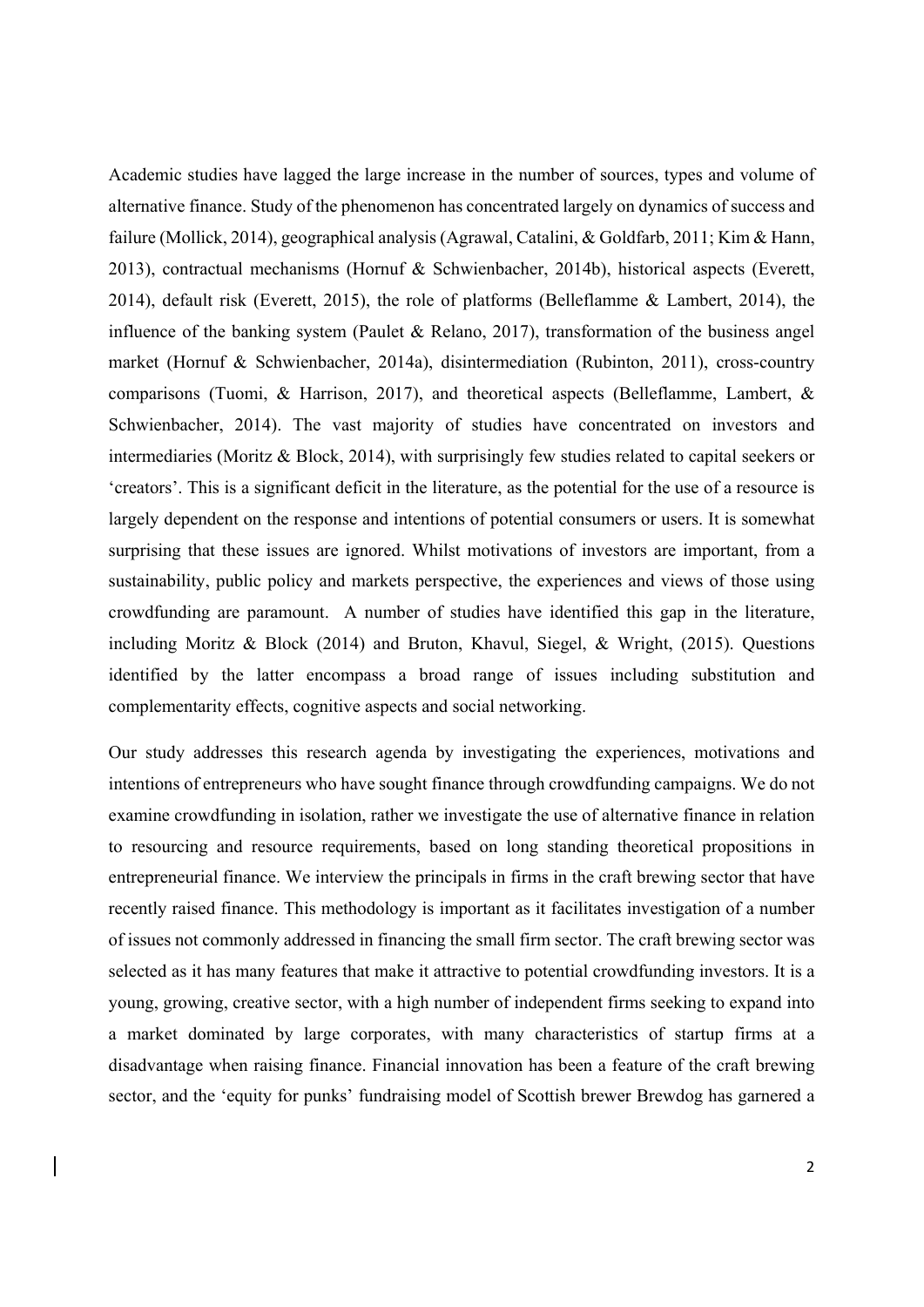lot of attention, as well as raising large sums of equity capital, including \$2.5 million in a recent USA expansion.

We pose a number of specific research questions as follows. Do entrepreneurs employ alternative sources in response to a financing 'gap'? What are the complementary and substitution effects of alternative finance? What are the cognitive heuristics of those who seek alternative finance? How do entrepreneurs manage relationships with multiple lenders and investors? Does alternative finance provide benefits in terms of cost and ease of access? Are there non-financial considerations in raising alternative finance? Are there implications for the organizational forms of those seeking alternative finance? What are entrepreneurs' future financing intentions in meeting their investment requirements?

Our findings provide new insights into widely held beliefs about crowdfunding (Agrawal, 2014). Craft brewers seek finance from crowdfunding sources because of an investment requirement, rather than being discouraged from applying elsewhere or as a result of a 'financing gap'. Crowdfunding is viewed as complementary, and is used in conjunction with debt, equity and grant funding. Brewers use crowdfunding to raise awareness of their product, projecting a 'positive story', and aiming to engender a feeling of 'ownership' in their enterprise. Interviewees are positively disposed towards raising finance through crowdfunding in future, although as they become more established and accumulate a track record, reputation effects mean that they can access cheaper finance from other sources. Craft brewers see potential in using crowdfunding sources to finance 'special projects', but prefer to seek larger investment requirements from traditional sources. Future prospects for the revolutionary potential of crowdfunding are difficult to gauge given our limited sample, although it appears that crowdfunding is viewed as a 'heterodox' source of finance and is unlikely to displace traditional sources of debt and equity.

The rest of our paper is structured as follows. The following section provides a brief summary of the primary theoretical debates on small firm financing, along with a synopsis of the crowdfunding literature and how alternative sources of finance might overcome some of the challenges in private debt and equity markets. We provide a description of our methodology, along with an explanation of how our sample was selected. This is followed with a description and analysis of our findings, along with how our results differ from stylized facts about crowdfunding, suggestions for future research and policy considerations.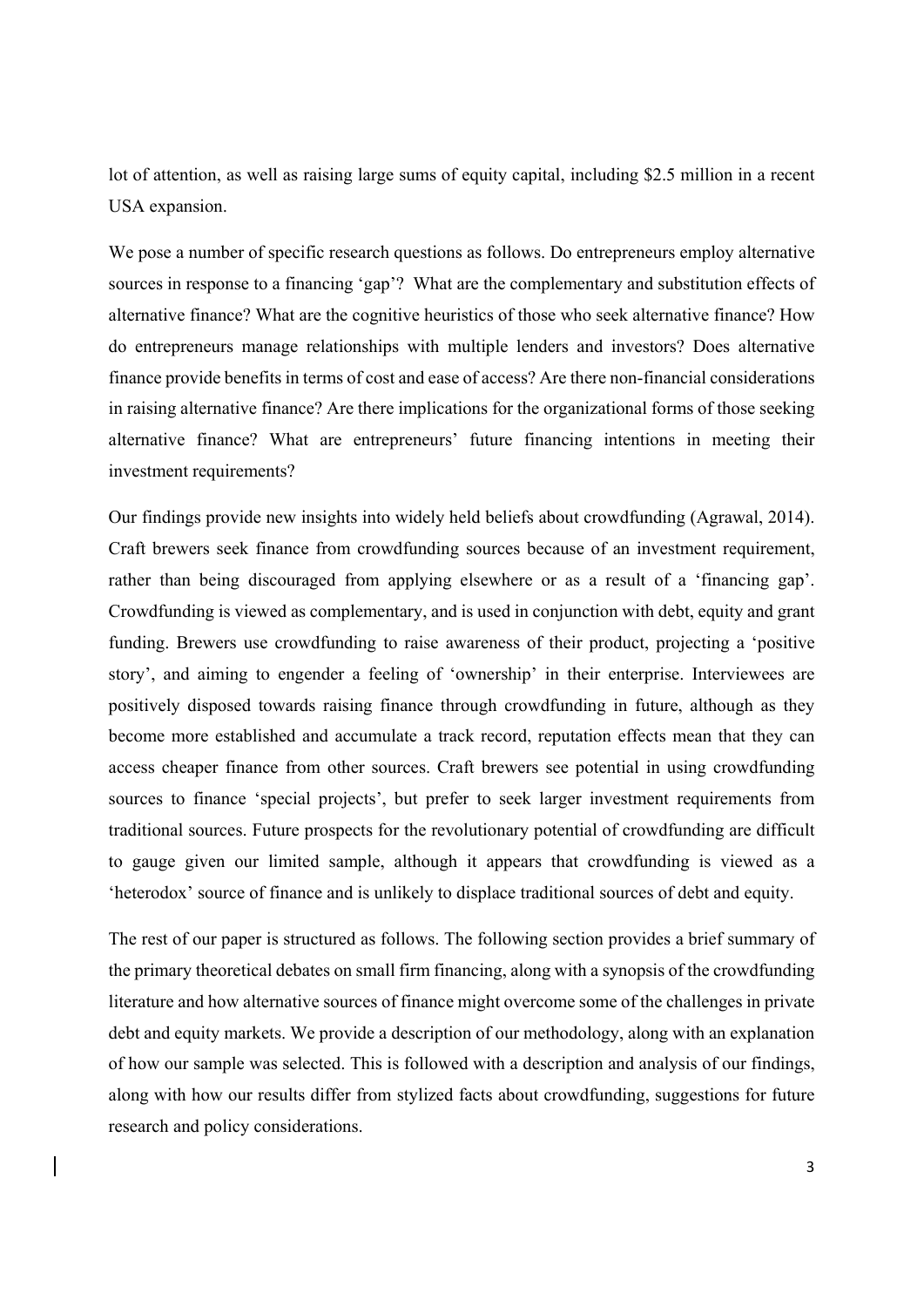#### **Previous related literature.**

Alternative sources of finance are viewed as 'evolutionary' (Bruton et al, 2014) and 'changing the face of entrepreneurial finance'. It is thus pertinent to briefly revisit some long standing tenets and theories of small firm financing, focusing particularly on information asymmetries, agency, signaling, firm owners' choice, supply constrictions, and firm life cycle. What are the effect of these issues on the use of new alternative sources of finance, and to what extent do they ameliorate entrepreneurs' difficulties in accessing finance?

Academic studies consistently identify opacity as the greatest impediment for external investment in small firms. As detailed financing information on small firms is not publicly available or easily accessible, investors are unable to accurately assess the viability or potential of investments. This information is costly to collect, and therefore financiers seek to mitigate potential losses by seeking a significant ownership stake and/or collateral. Provision of collateral ameliorates risk for investors, along with signaling project quality by entrepreneurs. Not all firms have access to collateral, however, and thus cannot access debt finance. Firms may raise external equity from new investors, although this source is typically only available to firms with a particular profile. Hence, a number of firms are resource constrained and cannot invest in positive net present value projects.

Information asymmetries are the basis for the two most prominent theories of small firm financing, pecking order theory (Myers & Majluf, 1984; Myers, 1984) and agency theory (Jensen & Meckling, 1976). The pecking order theory is based on the premise that internal management is better informed than outside investors, and that internal management act in the interests of existing shareholders. This information opacity results in varying costs for additional external finance. Thus, firm owners will finance projects with internal equity in the first instance, followed by external debt, only resorting to external equity from new investors when other sources are exhausted. This view of information asymmetries is most appropriate for established firms (Garmaise, 2001).

Another explanatory factor for adherence to the pecking order theory for small firms is the desire to retain management independence and control of the enterprise. Thus firm owners employ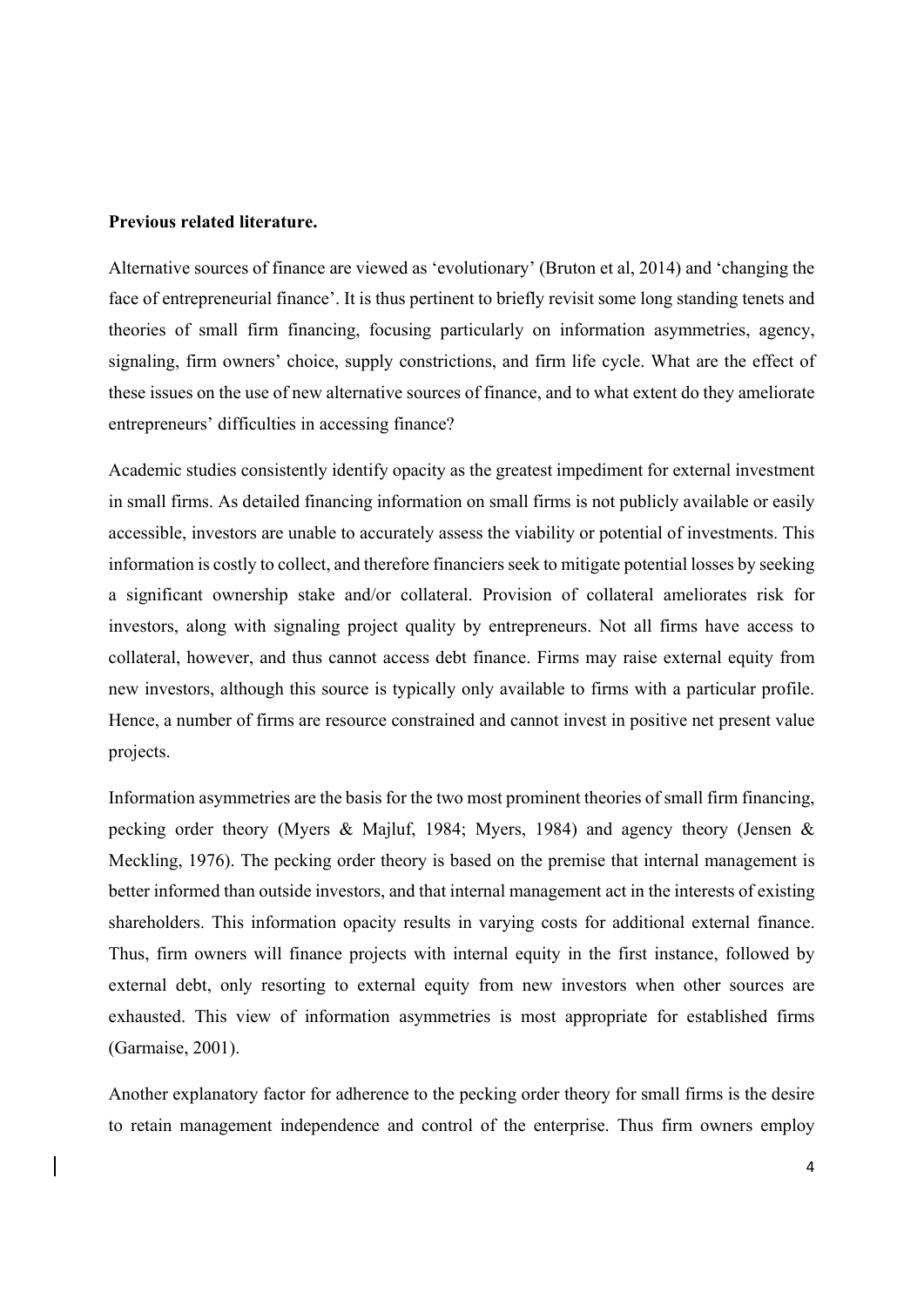sources of finance with the least amount of external intrusion, sourcing capital from a pecking order of, first their own money (personal capital and retained earnings), secondly short term debt, followed by long term debt, and last of all from new external equity investors. Adherence to a pecking order by small firms is well documented in the literature (e.g. Mac an Bhaird & Lucey, 2010), with some firms adhering to a constrained pecking order, where external equity from new investors is not even considered.

Another approach based on information asymmetries is the signalling model proposed by Ross (1977). Developed in the field of corporate finance, it postulates that managers convey inside information to investors through the proportion of debt in the capital structure. Successful firms with greater revenue streams can support higher leverage than those with lower revenue streams, and the market believes that only the manager knows the true distribution of the firm's returns. Signaling is also important from a small firm perspective, although it is construed differently (i.e. high levels of debt are viewed negatively in the small firm context). Rather, small firm owners convey positive signals through the amount of personal resources invested in a venture. Having 'skin in the game' is positively viewed by investors, notwithstanding the tendency for overconfidence in entrepreneurs.

A further positive signaling mechanism for entrepreneurs is provision of assets as collateral, although this is more a requirement by lenders to ameliorate potential agency problems rather than signaling. Agency problems occur when the agent (entrepreneur) has an incentive to engage in high risk activities at the expense of funders (Barnea et al., 1981). Agency costs are more significant when businesses are small (Hand et al., 1982) because of greater information asymmetries. The vast majority of small firm loans are collateralized, with some financial institutions also seeking personal guarantees from firm owners. Enterprises with intangible assets are at a distinct disadvantage in securing intermediated debt, in which cases firm owners may provide personal assets as collateral.

External resource requirement is commonly determined by the stage of firm development. By their nature, startups have greater resourcing constraints than older firms. Established firms typically finance investment from retained earnings, and are able to access debt finance because of a credit history and relationship effects. Startups, on the other hand, have a greater reliance on the resources of the firm founder and her associated networks, including friends and family. Startups therefore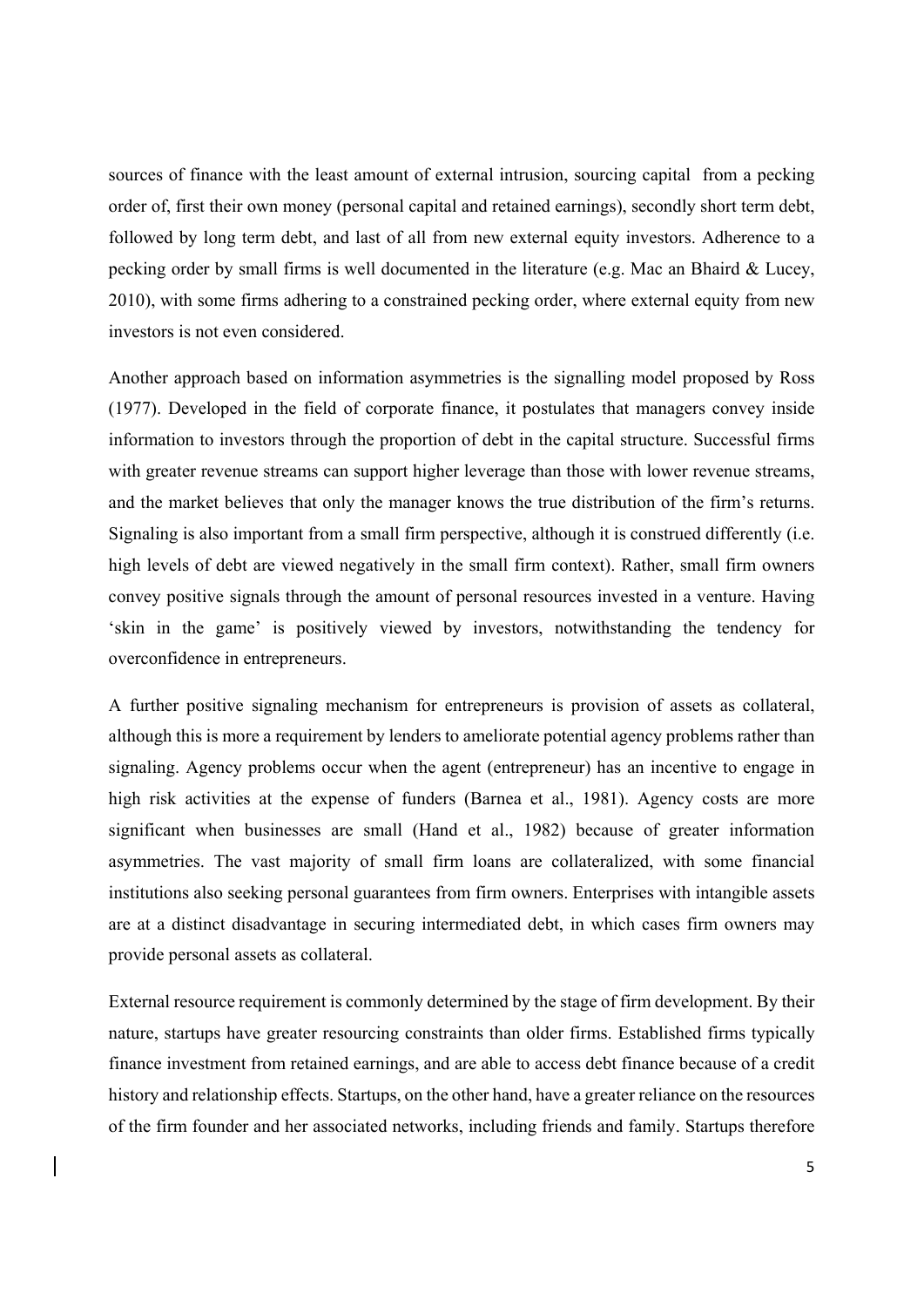typically have a greater variation in the sources of finance employed. Notwithstanding the problems faced by new and young firms, firm owners are particularly resourceful in gathering resources to finance their fledgling operations (Koubâa, 2014). Firm owners respond to these challenges by adopting bootstrapping techniques (Laveren et al., 2010), which are more intensely used in new enterprises (Jones and Jayawarna 2010) and by nascent entrepreneurs (Grichnik et al. 2014).

Other significant factors in firm financing include the variety in sources of finance available, and temporal changes in supply. Private debt and equity markets are particularly concentrated in some countries. For example, in the United Kingdom four large banks supply 85% of total loan finance to SMEs; in Ireland three banks supply 95% of all new loans (Central Bank of Ireland, 2016). As bank lending accounts for over 92% of external finance accessed by SMEs, the concentration of provision in a few institutions means that small firms are vulnerable to pro-cyclical fluctuations in finance provision. As periods of credit constraint commonly coincide with downturns in the real economy, small firms are particularly disadvantaged in accessing finance when most needed. In markets with few financing alternatives, small firms may experience a credit crunch or a financing gap (Mac an Bhaird, 2013). Problems in accessing adequate investment finance are more acutely experienced by firms with a particular profile, and traditionally new firms and firms with a large proportion of intangible assets are more disadvantaged.

Provision of alternative sources of finance is thus viewed as a positive development for small firms, both in terms of reducing inherent frailties in the financial ecosystem and increasing diversity in supply. Although alternative sources of finance are not suitable for all firms or sectors, they are particularly valuable to small start-up firms in particular sectors (e.g. entertainment and the arts)(Mollick, 2014). Our focus is crowdfunding, which entails collecting finance for investment, typically by issuing a call across the internet to a large group of potential investors. Seeking assistance from a large group of individuals through the online community is neither novel or confined to finance (Bayus, 2013; Belleflamme et al., 2014), although its prominence has greatly increased with the expansion in crowdfunding. A brief summary of crowdfunding mechanisms is provided in table 1. The vast majority of crowdfunding is intermediated, conducted across platforms such as *Crowdrise, Kickstarter, Rockethub, Indiegogo*, with lesser amounts of funding being raised through individual crowdfunding projects. Most crowdfunding initiatives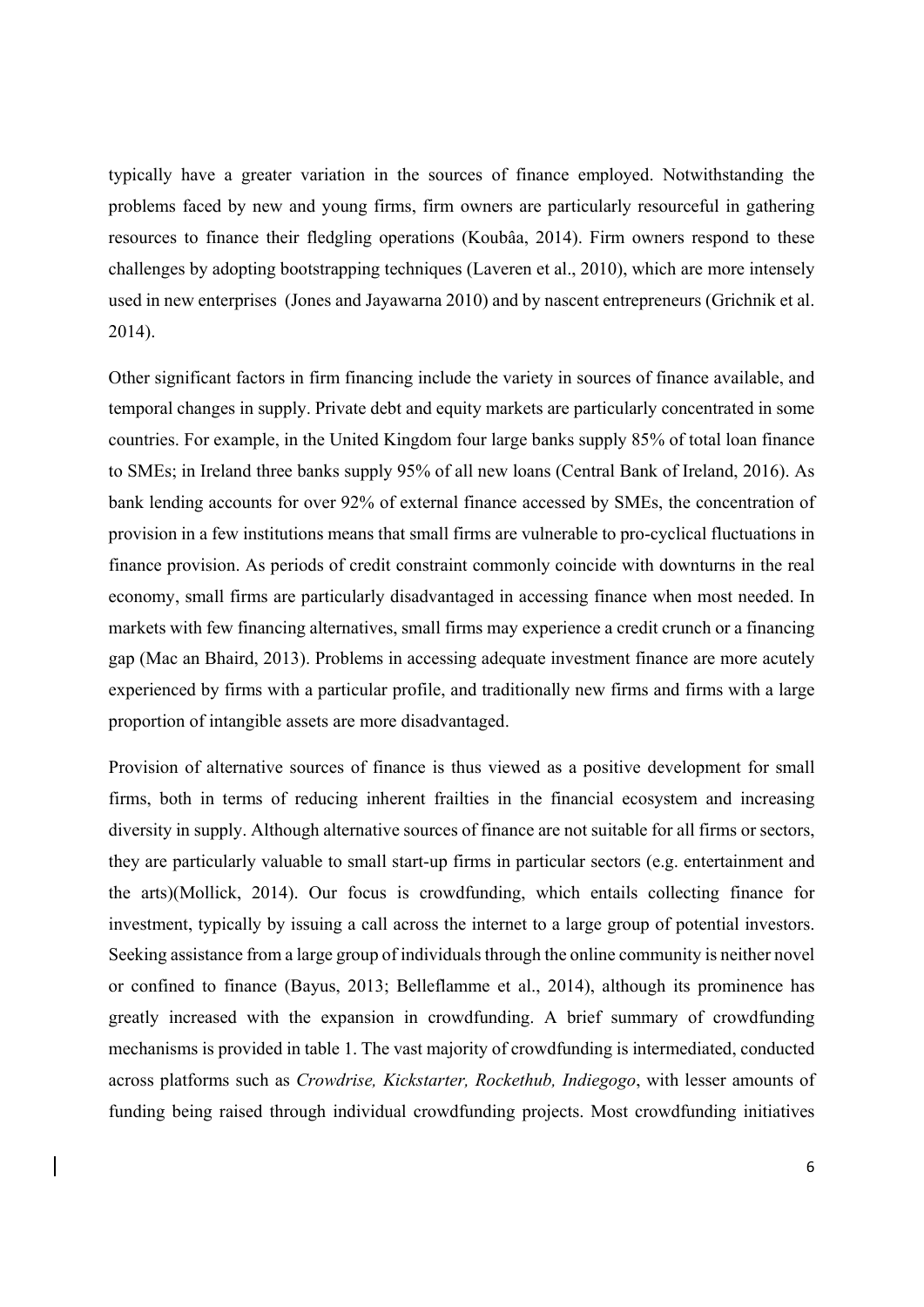provide a monetary or non-monetary reward for investors, including equity based (investors receive a share of the profits), reward based (investors receive nonfinancial benefits), pre-ordering (investors receive a product or service at a reduced price), or lending (investors receive interest and principal repayments). Donation based crowdfunding is less common, accounting for less than 10% of individual projects, for example, and is commonly used to fund philanthropic projects or 'good causes' (Belleflamme, Lambert, & Schwienbacher, 2013). These projects are predominantly based in the charitable and non-profit sectors (Harrison, 2013). The model of crowdfunding selected is largely determined by the requirements and outlook of the entrepreneur. The principal motivation of entrepreneurs is to raise finance for their projects (Belleflamme, Lambert, & Schwienbacher, 2013; Gerber, Hui, & Kuo, 2012), although crowdfunding is also used to increase customer awareness (Gerber & Hui, 2013), seek customer validation, gauge the price customers are willing to pay (Belleflamme, Lambert, & Schwienbacher, 2010), disseminate information, and create a community based network of investors, consumers and employees (Hemer, 2011).

## *Insert table 1 approximately here.*

Firms seeking finance through crowdfunding are concentrated in sectors such as film and video, music, publishing, art, games, food, fashion, comics and photography (Kickstarter, 2016). Campaigns commonly feature products or services in the early stages of development, or novel inventions. The craft beer sector is particularly suited to this medium of financing. Products are non-mainstream, have an experimental, innovative element, are typically rooted in local tradition or culture, and provide an excellent 'story' which can be related through online media and social networks. It is therefore unsurprising that craft beer funding proposals feature on established platforms such as Kickstarter and Indiegogo, and there are even platforms specifically dedicated to craft brewing, such as CrowdBrewed and Craftfund. Success rates of craft brewers in raising funding through crowdfunding platforms are similar to other sectors. For example, of 71 craft brewery campaigns launched on Kickstarter by December 2012, 41% (29) were successful.

Gerber et al. (2012) identify a number of steps undertaken by entrepreneurs in launching a crowdfunding campaign. After preparing and testing publicity material, entrepreneurs publicise their project through an online campaign. Publicity is generated through the platform itself, and through social media. Platforms typically deliver funding with two models, 'all or nothing' or 'all and more'. The former requires funds pledged to be returned to investors if the target is not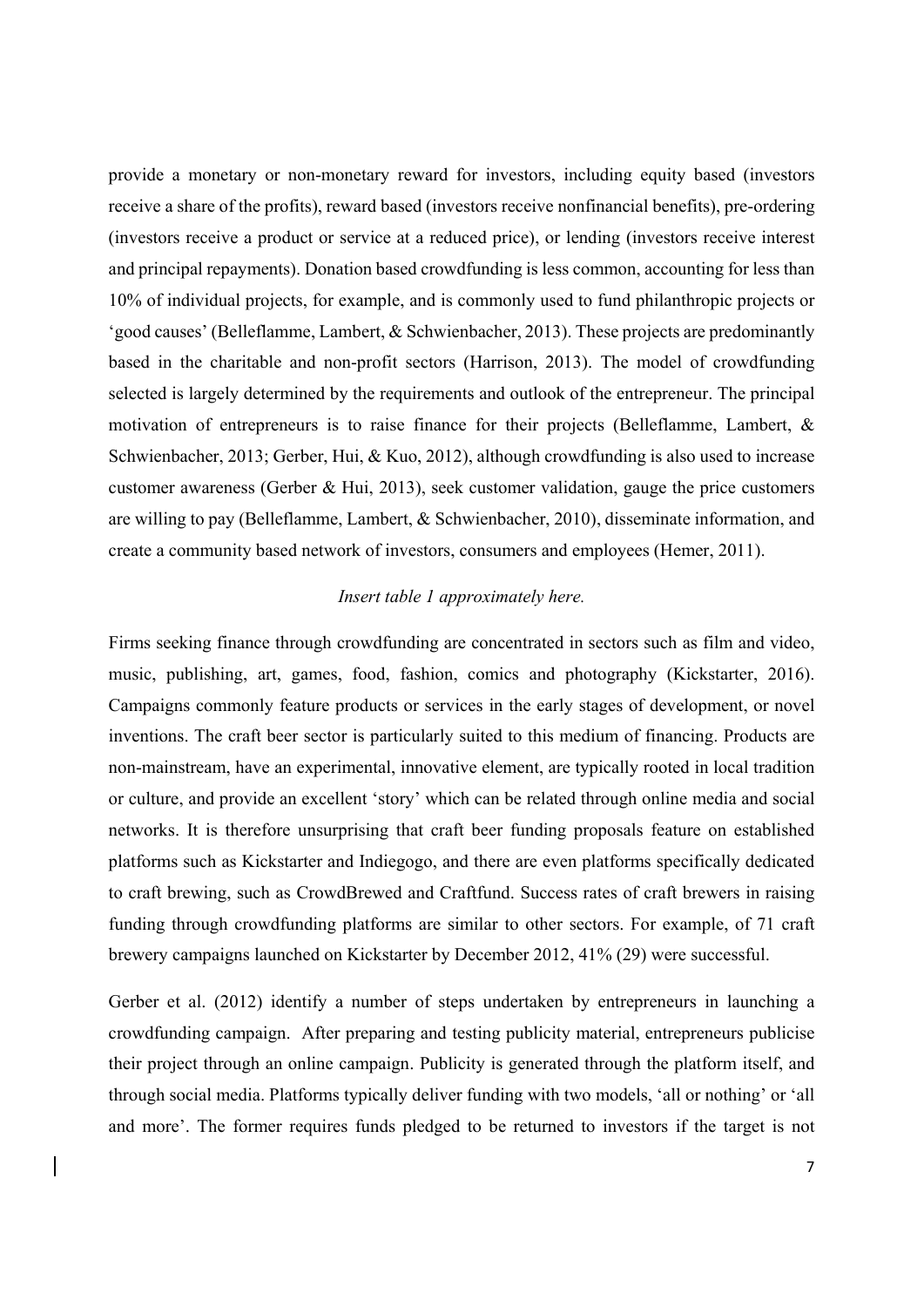achieved, and the latter provides the entrepreneur with all funds raised, regardless of whether the target is achieved. All platforms retain fees, including a percentage of the funds raised and processing fee.

Crowdfunding involves the transfer of funds from investors to firms in a similar process to banking functions of deposit taking and loan issuance. The significant difference is that crowdfunding platforms do not perform the same intermediation roles of banks with respect to duration, liquidity, risk management and monitoring (Moenninghoff & Wieandt, 2013). Disintermediation provides platforms with a number of advantages over traditional providers, including lower operating and transaction costs. In addition, platforms do not have regulatory requirements such as minimum capital reserves. Risks are therefore transferred to investors, as the 'democratisation of finance' also leads to greater assumption of risk.

The disintermediation performed by crowdfunding platforms ameliorates some of the problems faced by small firms seeking finance. There is no requirement for collateral, which is typically sought by traditional funders. Nor are entrepreneurs required to provide positive signals to potential investors in the form of personal funds invested or collateral offered. Although project promoters provide publicity material, this is not a signalling mechanism as to the probability of success of the project. A track record or reputation is not required, as entrepreneurs typically seek finance for specific standalone projects. These advantages are most beneficial to young start-up firms, and enterprises with intangible assets. These benefits are typically offset by a higher cost of finance, particularly when the platform fees are included.

One of the most high profile innovations in alternative finance is the 'equity funding for punks' campaign conducted by the Scottish craft brewer Brewdog (Smith et al, 2010). Their groundbreaking fundraising campaign offered investors the opportunity to purchase shares in the business, in exchange for various 'rewards' such as discount in their bars and online shops, an invite to their AGM, along with B shares. Liquidity is a concern for investors, as they have limited opportunity to sell shares, and 75% of the enterprise is in the ownership of the founders, friends and family. Notwithstanding these restrictions, Brewdog raised £13 million from 40,000 investors by the end of 2015, and are seeking \$25 million at present to fund their expansion into the USA. This model of equity crowdfunding has many advantages for the brewers, particularly attracting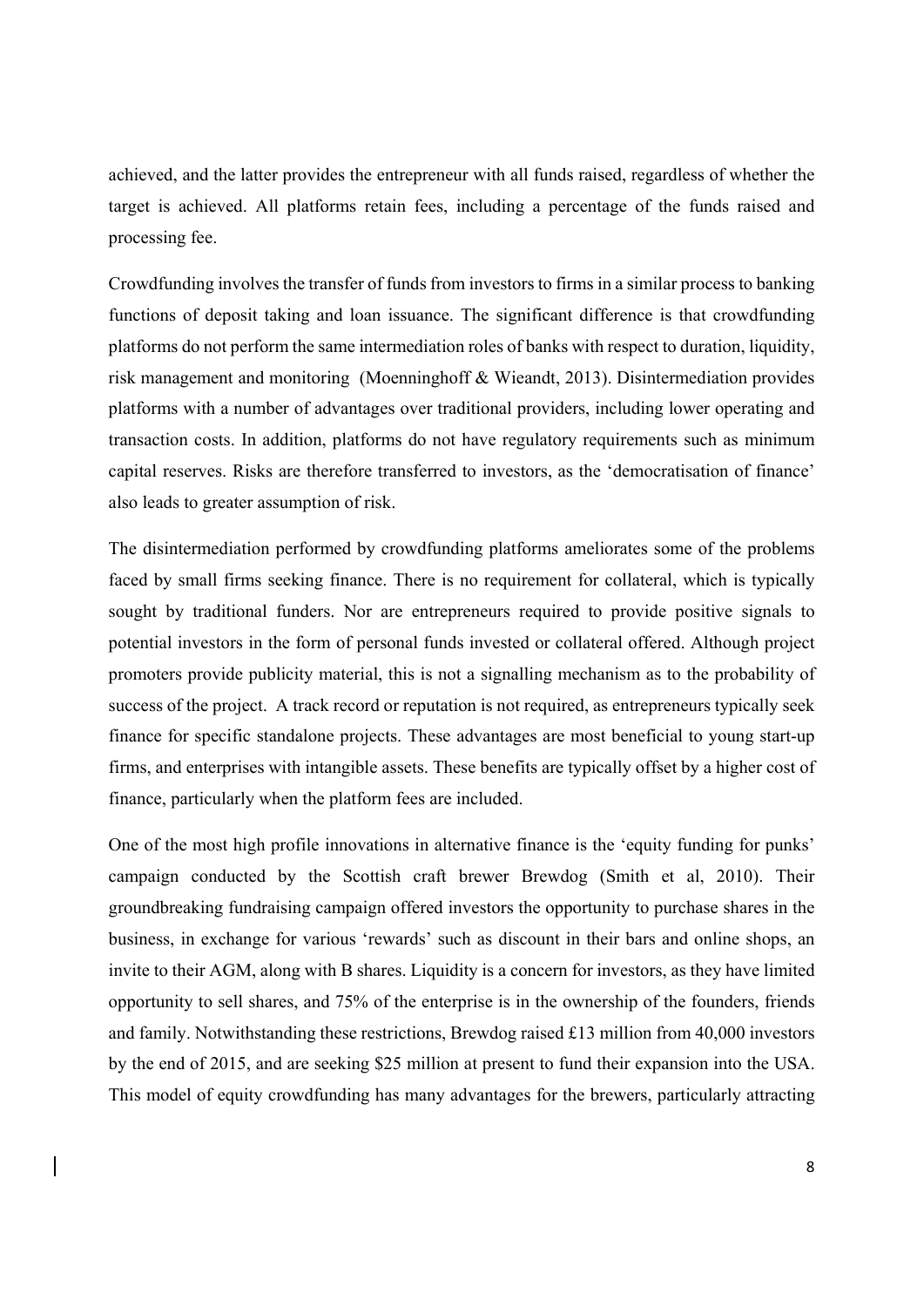new consumers and investors. In addition, the project proposers did not have to fulfil the rigorous requirements of a private equity placement or Initial Public Offering.

Innovations in the provision of finance for the brewing industry are not a new or novel occurrence. For example, between 1880 and 1913, the number of breweries listed on the stock market went from 12 to 308 (Acheson, Coyle, & Turner, 2015). This significant increase in the amount of capital invested in breweries eventually resulted in large losses for investors, although it had long term effects on the brewing sector and capital markets in the UK (ibid). It remains to be seen whether the successful equity crowdfunding campaigns of Brewdog can be emulated by other craft brewers.

#### **Methodology.**

We adopted a qualitative methodology for this study, and whilst not novel, it is not commonly adopted by academic researchers in the field of entrepreneurial finance (e.g. Molly, Laveren, & Jorissen, 2012). This methodology is particularly suited to our research questions, which are not readily examinable using publicly available databases or through questionnaire instruments, a departure from most crowdfunding studies to date, which utilize data from online platforms (e.g. Ahlers et al., 2015; Everett, 2015; Hornuf & Schwienbacher, 2014b). Crowdfunding is an opaque means of financing, and a large number of pertinent issues are not evident from secondary data, such as the level of overall investment required, whether the entrepreneur or her network contributed to the fund, whether the campaign was a response to a rejected loan application, and other related factors. Semi structured interviews facilitate an in-depth analysis of these issues, and provide a nuanced description of entrepreneurs' experiences and intentions, all critical matters in appraising the future potential of disintermediated investment finance.

Eight interviewees, which represents one-eighth of the total population of craft brewers in the Republic of Ireland (Feeney, 2016), were purposively selected for our study. A survey of secondary sources helped identify craft brewers who had either raised finance through crowdfunding, or were considering it as an option. This was facilitated by the high media profile of the craft brewing sector, the novelty of crowdfunding, and the prominence of both across electronic media. Because of the limited size of our sample, we selected a further two interviewees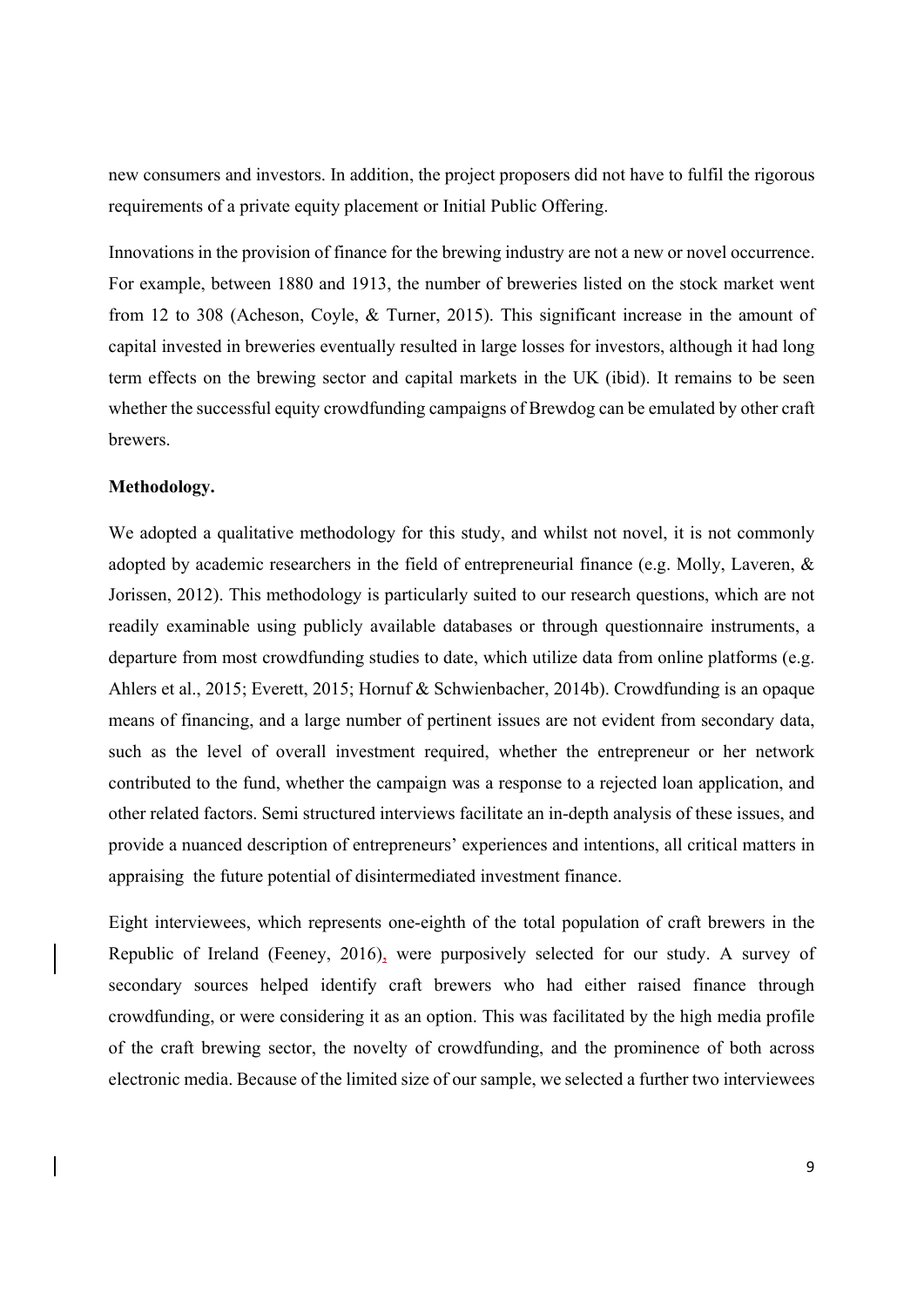from the UK. These firms have a similar profile to our Irish sample, and provide additional insights, albeit in a different jurisdiction. A detailed profile of interviewees is provided in table 2.

*Insert table 2 approximately here.* 

#### **Findings.**

How craft brewers are financed at present: The capital structure, financing preferences and choices of craft brewers are comparable with those of firms with similar profiles, as detailed in previous studies (e.g. Mac an Bhaird & Lucey, 2010, 2011). Financing of craft brewing enterprises follows a life cycle pattern, with brewers at startup relying primarily on personal finance, equity from friends and family, and grant funding. All brewers interviewed managed to raise adequate finance to commence operations, although one noted that "…whilst we raised adequate finance to establish the business, we didn't have near enough working capital…". Craft brewers have a preference for internal equity, and/or equity from external investors with minimum intrusion. This is supplemented with small amounts of debt finance, and extensive use of bootstrapping methods. When external funding is required, interviewees note that collateral and signaling effects are important at the outset. One brewer related that an application for a bank loan of  $\epsilon$ 40,000 at startup was successful, partly because the founders had invested  $\epsilon$ 75,000 of their own funds in the enterprise. They emphasised that signaling was important, even though the bank had a lien on the underlying asset, along with personal guarantees from the founders. Bootstrapping is prevalent in the early stages, and most brewers adopt 'classic' techniques such as not taking salaries, taking extended credit from suppliers, debt factoring, buying second hand equipment, borrowing equipment and free rental of premises. A number of interviewees received Leader grant funding, amounting to  $\epsilon$ 90,000. In some cases this represented almost a third of all funds raised. Another was refused grant funding at the outset, as the local development office perceived the project 'too risky', although he received a grant at a later stage when the awarding body deemed him to have 'proven the craft beer concept would work'. As they become established and grow, craft brewers increasingly use internal equity and can access greater amounts of intermediated debt finance at 'reasonable' interest rates, which were typically between 4% and 5%.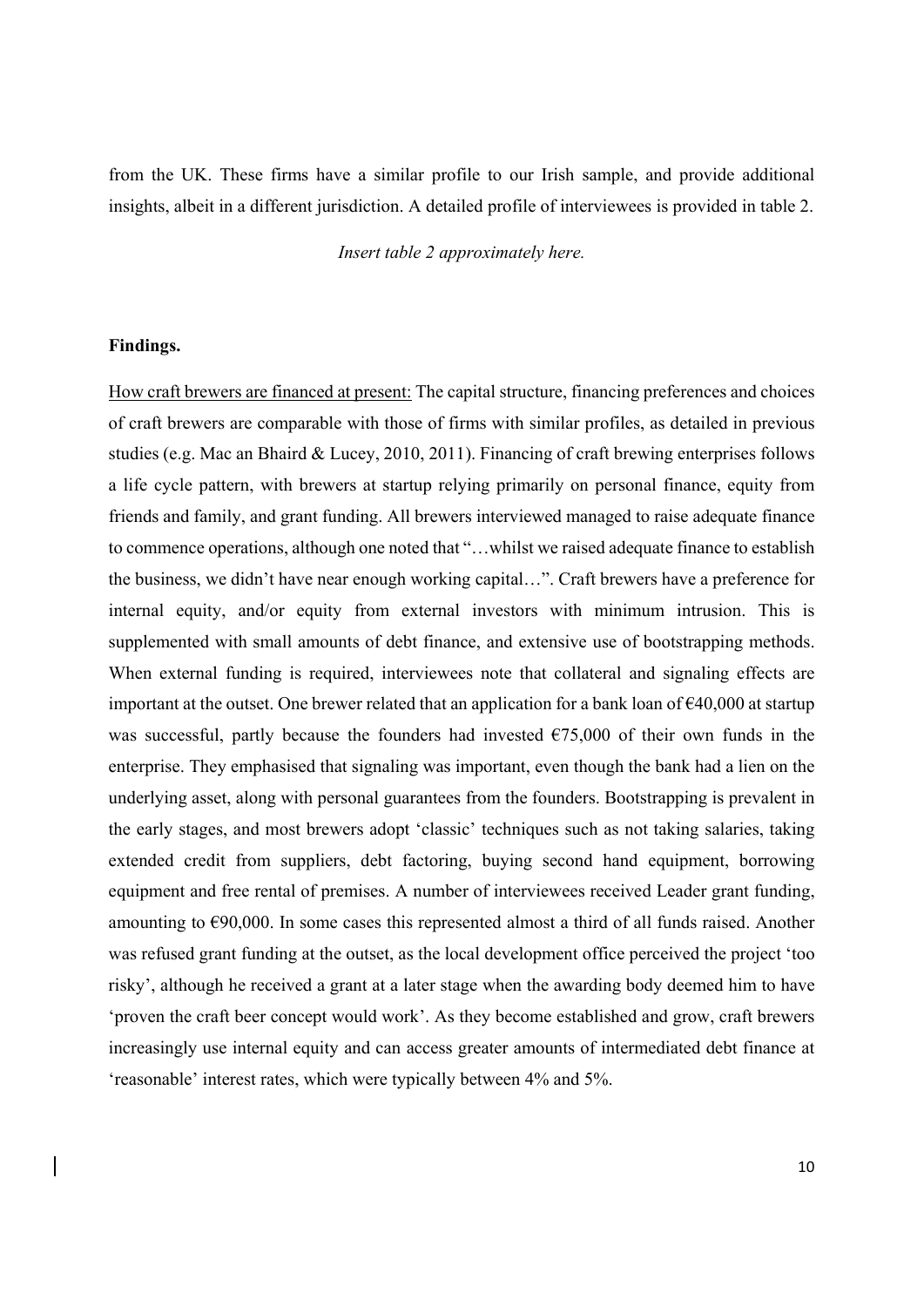Attitude to intermediated debt finance: Craft brewers have a preference for internal equity, and whilst they do not have an aversion to banks, most were of the opinion that the process of applying for credit was too onerous and time consuming, stating that decisions on loan applications "….simply took too long…". Along with protracted application processes, interviewees remarked on the repetitive nature inherent in intermediated debt processes "….even though we had just made a [loan] application, we were forced to go through the process all over again….". By contrast, their experience in raising finance through crowdfunding was much more straightforward, and did not involve "…large amounts of paperwork…". Interviewees remarked that whilst the owners of platforms performed due diligence, it was rather light and did not place onerous administrative burdens on the firm. A requirement to publish firm accounts on the platform website that were accessible to investors was not deemed too intrusive, as "…this information is available through the Companies Registration Office in any case…".

 A number of craft brewers related difficulties in raising debt finance, with one stating that "…banks are totally risk averse. Even when loans are 100% collateralized and backed by personal guarantees, they still refused us credit….". In all but this case, however, the decision to seek crowdfunding was not a result of an inability to raise intermediated debt. Notwithstanding a reluctance to spend time completing paperwork and waiting for a loan decision, interviewees are not negatively disposed to banks<sup>2</sup>. Brewers utilize various types of intermediated credit including overdrafts, term loans, stocking loans to purchase raw materials, and mortgages to purchase a premises (one case). In all cases loans are secured on the underlying asset, and in all cases banks also require personal guarantees to protect against moral hazard. This effectively renders limited liability redundant, although brewers accept they must acquiesce in order to secure bank credit "…banks are not supportive of the industry ……..our bank said to us we don't have experience lending to craft breweries, you are too high a risk …. Even though we have highly saleable tangible assets…."

Interviewees related that the cost of bank finance was considerably lower than funds sourced through crowdfunding. Securing term loans at rates less than 5% from the banks was preferable to crowdfunding, which typically yielded 7%-8% for investors. (Overdrafts and other credit facilities

<sup>&</sup>lt;sup>2</sup> A notable exception was an interviewee who noted that "...the bank just wanted to sell us insurance and other products, they were uninterested in our loan application…".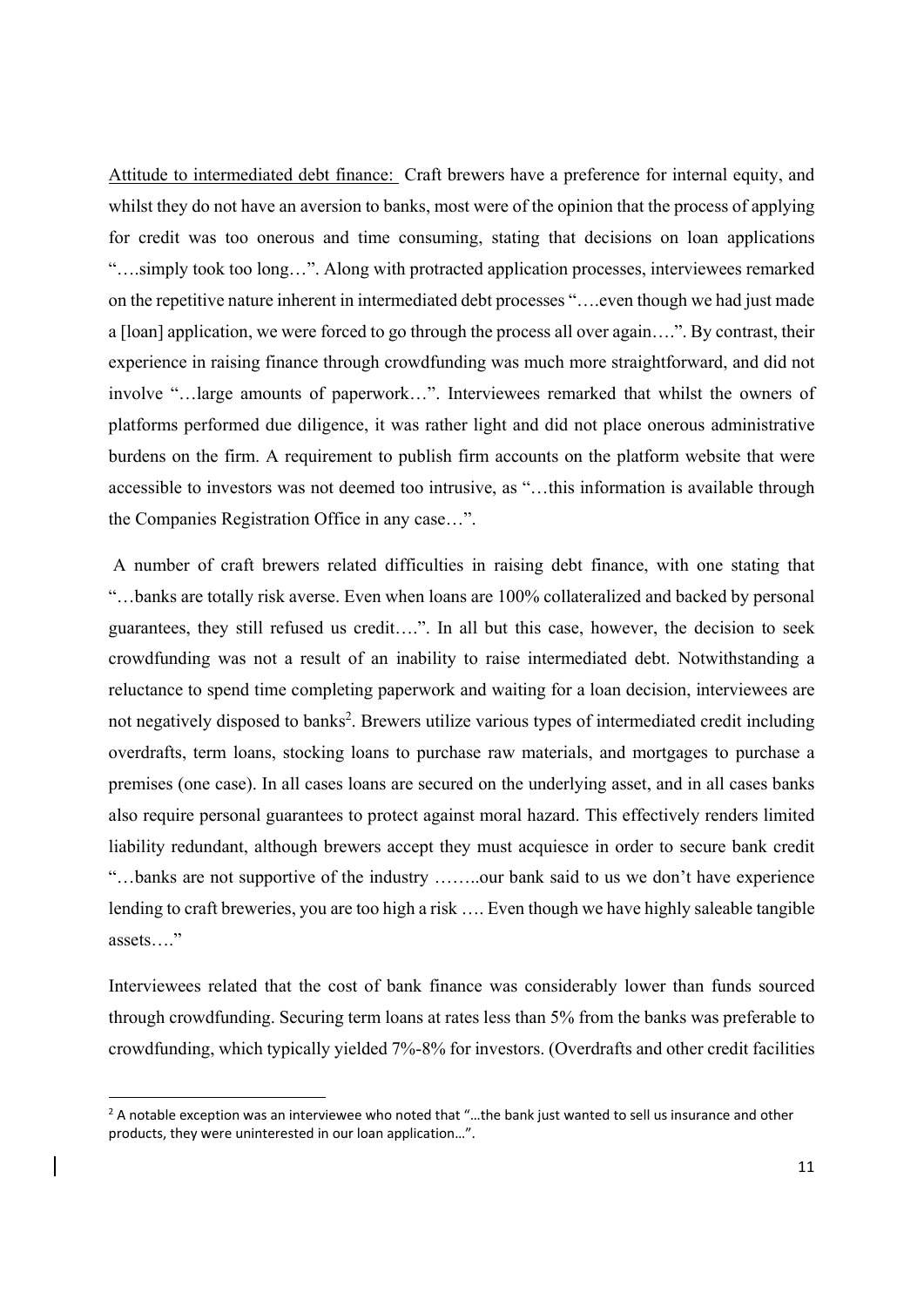such as bridging loans and invoice discounting were considerably more expensive). Typically, interviewees related whilst crowdfunding campaigns were successful, they intended to revert to bank finance for subsequent investment requirements as it cost less…."….we are going back to the bank for the next expansion phase…I mean the crowdfunding was a great thing to do and it was for a specific project, and there was a great story behind that, but I don't know whether we'd rush back to do it again and again and again, it is a higher cost for sure, but at the same time we don't regret doing it…If the bank are happy to put up the funds at pretty low interest rates, then we'll go with that, particularly if you're looking at the realm of €400k - €500k….when you're looking at hundreds of thousands of euro, then the conventional avenues of finance are more applicable….". In a number of cases, when the brewer's commercial bank discovered that they were raising funds through a crowdfunding campaign, they offered to provide intermediated debt. The brewers declined, as the promotional advantages of the crowdfunding campaigns were of first order importance.

Benefits in raising finance through crowdfunding: All interviewees had successfully raised loan based crowdfunding, and most were oversubscribed. One that had failed raised only  $\epsilon$ 2,500 of a  $€100,000$  requirement. Craft brewers do not seek to raise crowdfunding at startup, but at a later stage when the brewery is established. Consistent with evidence from secondary sources (Crowdbrewed, Kickstarter), those seeking lower amounts reach their target, whilst the higher requirement was not met. The amounts required through crowdfunding were much smaller than that already raised from other sources. Funds raised through crowdfunding were viewed as complementary to other sources, and entrepreneurs were not overly concerned if the crowdfunding campaign failed.

All interviewees related that the principal reason for crowdfunding was for promotional and marketing benefits. This is contrary to most previous studies which cite 'raising investment finance' as the primary motive (e.g. (Belleflamme & Lambert, 2014). They sought to raise awareness of their products among the public, primarily through the platforms and social media outlets featuring their campaigns. Some also featured in mainstream media and in the business press focusing on their crowdfunding campaigns "…we see crowdfunding as a marketing exercise…. It's a form of awareness…. Not just among potential consumers, but also the general public… ". The value of this publicity and advertising cannot be overstated, especially as the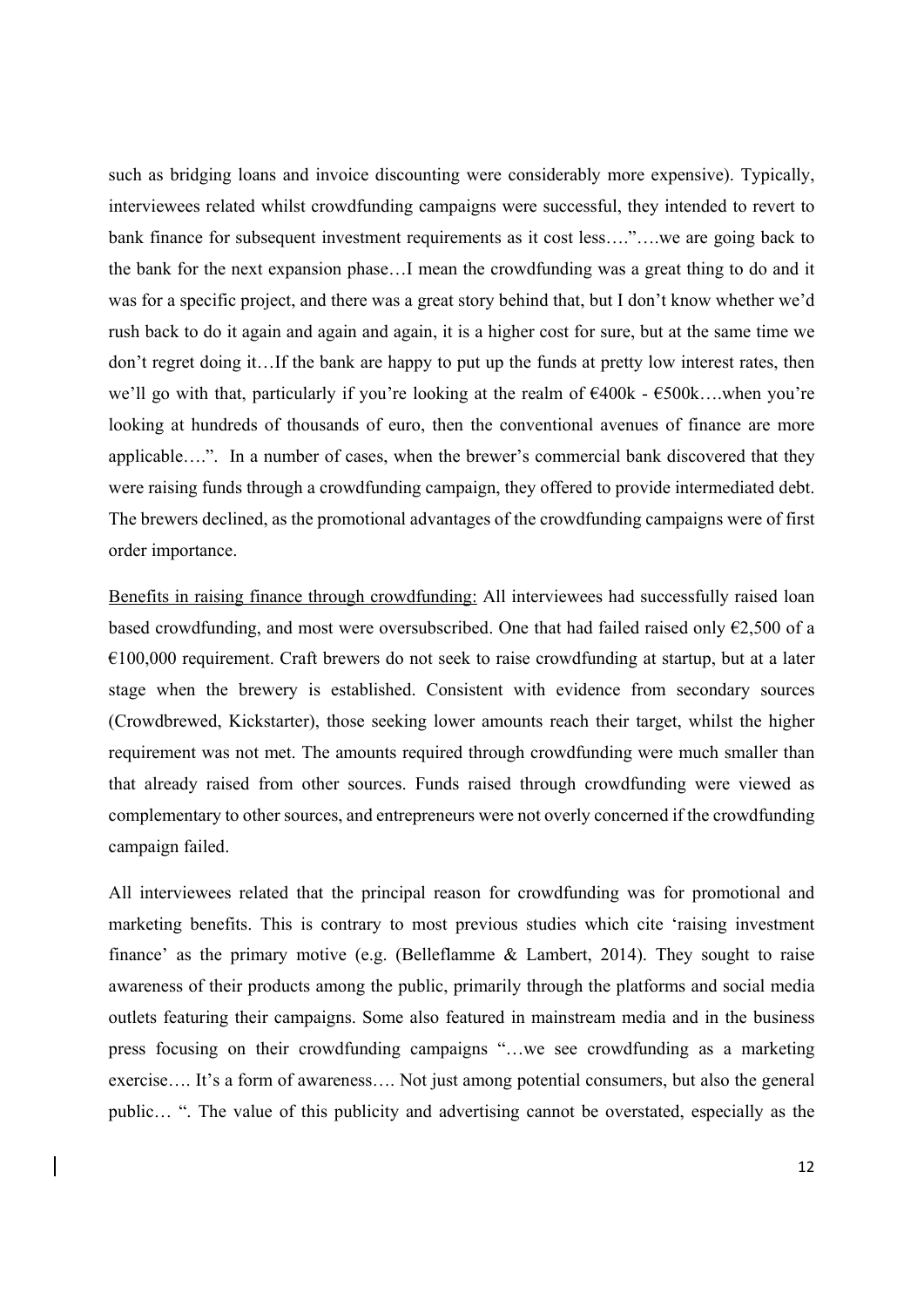startups interviewed had no marketing budget. Interviewees stated that they perceived the sector as having an excellent 'fit' for the advertising medium of crowdfunding, as craft brewing provided interesting and appealing narratives for potential investors. Craft brewers related that they selected specific projects or purposes that they perceived to "…tell a good story to investors…". For example, one craft brewer raised funding to pay for the freight of importing a (second hand) brewery from Mauritius "…it was a good news story, and we wanted to shout about it………..how many people would fly to Mauritius on a whim to buy a brewery?….". Interviewees believed that such narratives, in turn, formed the basis for successful fundraising. Craft brewers perceived the marketing benefits of crowdfunding as being universally positive. Entrepreneurs did not perceive negative effects in the event that they did not attract the amount of investment required, with one viewing crowdfunding as 'riskless', if the campaign failed they were not unduly affected.

Interviewees stated that they wanted to engender a sense of ownership in investors, rather than simply attracting new customers "…I want investors to think that they have a stake in the company……there's 300 or 400 people who now feel that they have a certain of ownership in the company. Because they have invested in the business, they would buy a beer and invite their friends to buy a beer….". Craft brewers were thus keen that investors make a direct link between the success of their investment, and the success of the brewery. They wanted this sense of ownership to transcend specific projects, and perceived relationships built up through crowdfunding as long lasting, being the source of continuing patronage and additional investment. "…one of our first [crowdfunding] investors just bought four barrels [in a subsequent 'rewards' based campaign]…". Craft brewers used rewards based crowdfunding in an attempt to engender a sense of involvement through offering investors 'rewards' such as naming rights on a brew, fermenting vat or barrel. Craft brewers used the logic that it is in the interests of investors to consume the product and encourage others to do so, because they see this, in effect, as striving to ensure their investment is successful.

Craft brewers' reasoning for selecting loan based crowdfunding rather than other forms of alternative finance is interesting. They generally wanted to raise loan finance, although one brewer launched a rewards based crowdfunding campaign after two successful loan crowdfunding campaigns More than one brewer stated that they thought that rewards based crowdfunding was "…gimmicky…","…tacky…" or "…disingenuous…" "…If you are raising €40,000, then we feel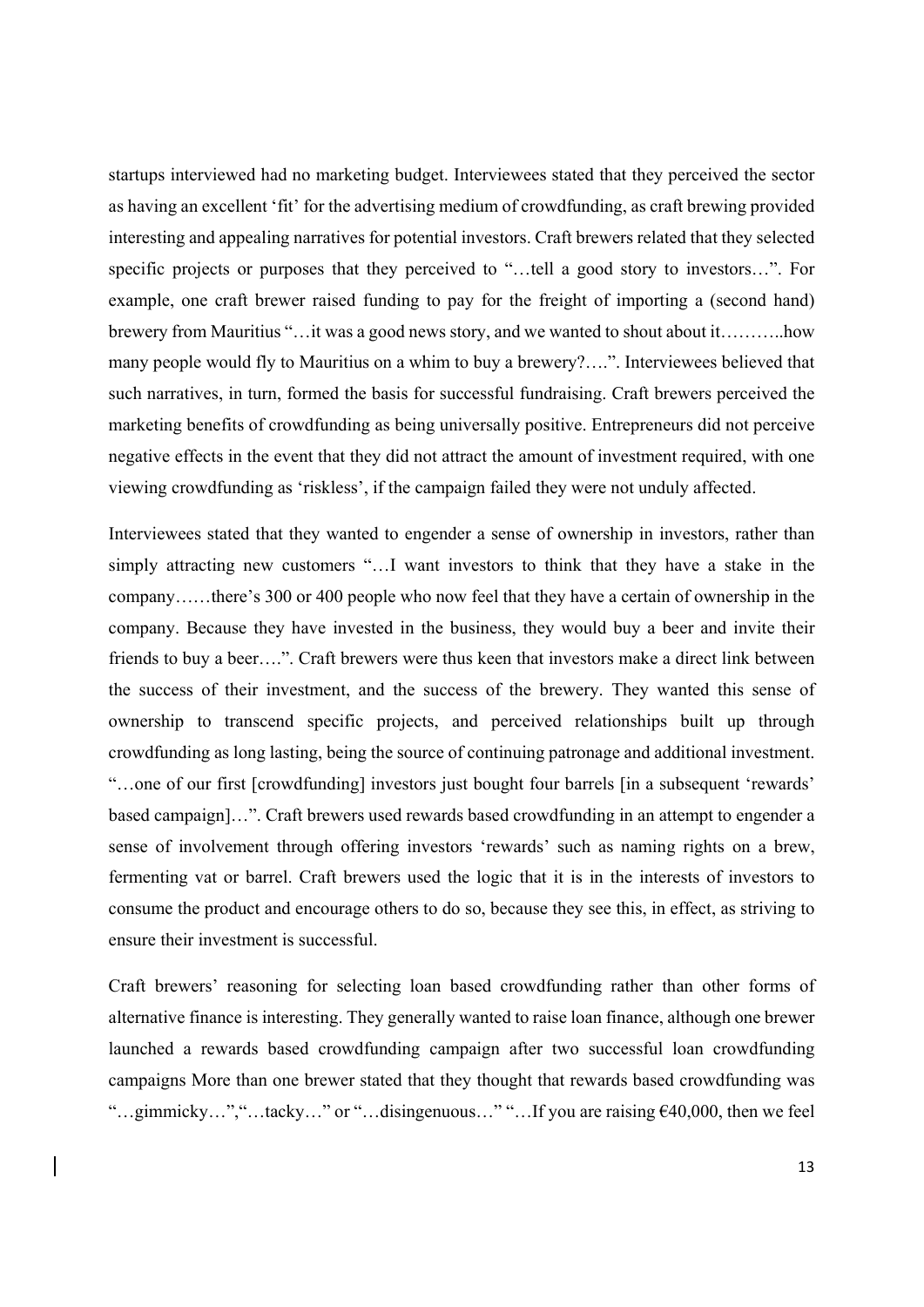you have to offer something other than a t-shirt or a plaque……….we would rather repay a loan [to investors]………when you look at the Brewdog model, you ask yourself what exactly are investors getting for their money…".. Brewers noted that in the case of rewards based crowdfunding, you had to "…get your offering right…". Referencing a failed campaign, the brewer was of the opinion that the rewards offered were inadequate and "…silly…". He opined that rewards based crowdfunding is "…too much hassle….and undependable….". By contrast, he was favourable to loan based crowdfunding.

Cognitive heuristic/ motivations of craft brewers: In seeking finance, entrepreneurs had a number of considerations apart from the principal issues of availability and cost. Craft brewers' primary heuristic was to retain control of their fledgling firms. They have all invested significant 'sweat equity' in their enterprises, and were generally unwilling to relinquish ownership or dilute their shareholding. They also noted the difficult in placing a valuation on the business at such an early stage of development. They were thus unwilling to accept external equity from investors outside friends and family. The majority of interviewees raised finance through loan based crowdfunding. The principal stated benefit of this source is that brewers retain control of their enterprise, along with managerial independence. Interviewees' preferences were dictated by this consideration, and their 'pecking order' follows the typical pattern of small firm owners, using the source of finance representing the least intrusion in their firm.

A small number of craft brewers raised equity from external investors, although they retained a controlling ownership. Interviewees stated that their preference for outside equity was as much for ease of process and certainty of outcome, even though it involved relinquishing some ownership. There are also positive signaling effects in raising angel finance, as in one case the brewer's bank provided matching funding to the angel investment provided. This brewer also related that he received additional benefits such as assistance with business plans and marketing, although this experience was untypical of the sample. By contrast another interviewee was wary of potential intrusion from investors. Keen to retain control of operational issues, the entrepreneur baulked at raising equity-based finance from the crowd, perceiving it as impinging on managerial decisions regarding brewing and branding.

Operational aspects: Time is one of the most important resources for entrepreneurs as they did not have adequate funding to employ staff. They were typically concerned with daily operational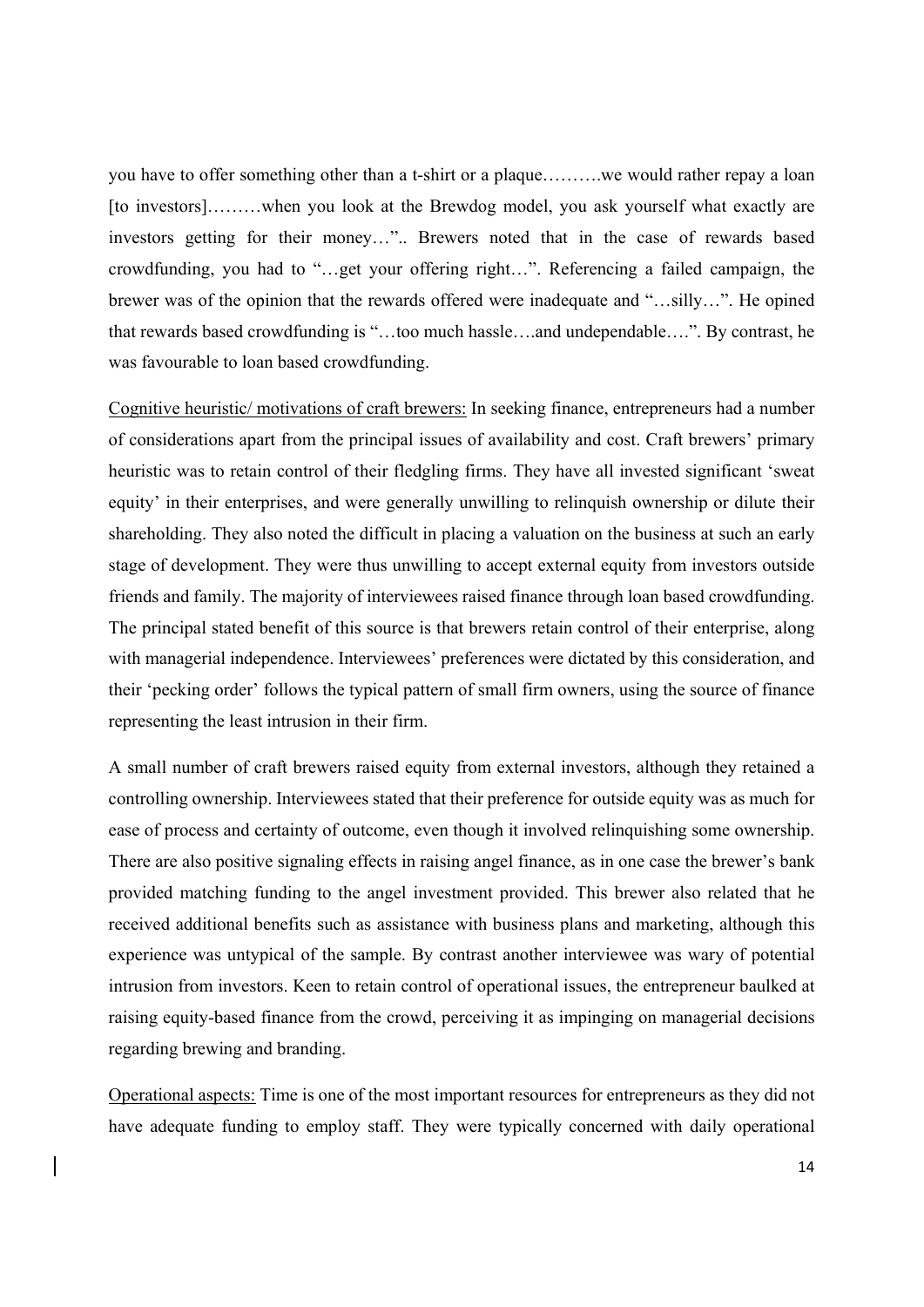issues, which for craft brewers concerns everything from sourcing raw materials to delivering products, leaving little time for matters such as marketing and finance. With constraints on their valuable time, craft brewers wanted to spend as little time as possible on non-operational issues, such as marketing and raising finance. Interviewees related that they were frustrated at the amount of time required to raise finance. A partner in the largest brewer stated that "….I spend almost 70% of my time seeking finance….". Smaller brewers related that they were frustrated with the "…amount of paperwork required, and the time spent on loan applications, especially when the outcome is uncertain and it takes up to 6 weeks to make a decision…". Similarly, in raising alternative finance, a brewer stated that he raised loan crowdfunding as "…the process was relatively straightforward, and the funder took care of everything…". The perception that raising alternative finance requires minimal effort may be misleading, however. In the case of a failed attempt, the craft brewer admitted he did not devote adequate effort or resources to the campaign. Whilst he had prepared a promotional video, he was unaware of an impediment to rewarding investors with beer over the platform. Investors were not attracted with alternative rewards, and the campaign flopped.

#### **Discussion and conclusion.**

 The vast increase in use of alternative finance is viewed as revolutionising small firm finance, providing a wide diversity in sources and increasing options for small and new firms that typically commence business from an external resource constraint. Craft brewers have enthusiastically embraced new forms of financing, and are at the forefront in raising finance from non-traditional sources. Experience of those who have raised investment finance through crowdfunding was universally positive, particularly for the benefits of promotion and advertising. Craft brewers sought to engender a sense of ownership in their enterprise, with the logic that investors' return on investment is directly linked to the product. The primary benefits from an operational perspective are ease of access, and timely and efficient delivery and administration of funding. These are somewhat offset by the higher cost of crowdfunding. Our evidence indicates that crowdfunding was particularly beneficial at a specific time in the lifecycle of the firm - relatively early in the life of the firm, post startup, when a firm has become somewhat established and can deliver on investors' expectations. As firms become more established and older, they typically access finance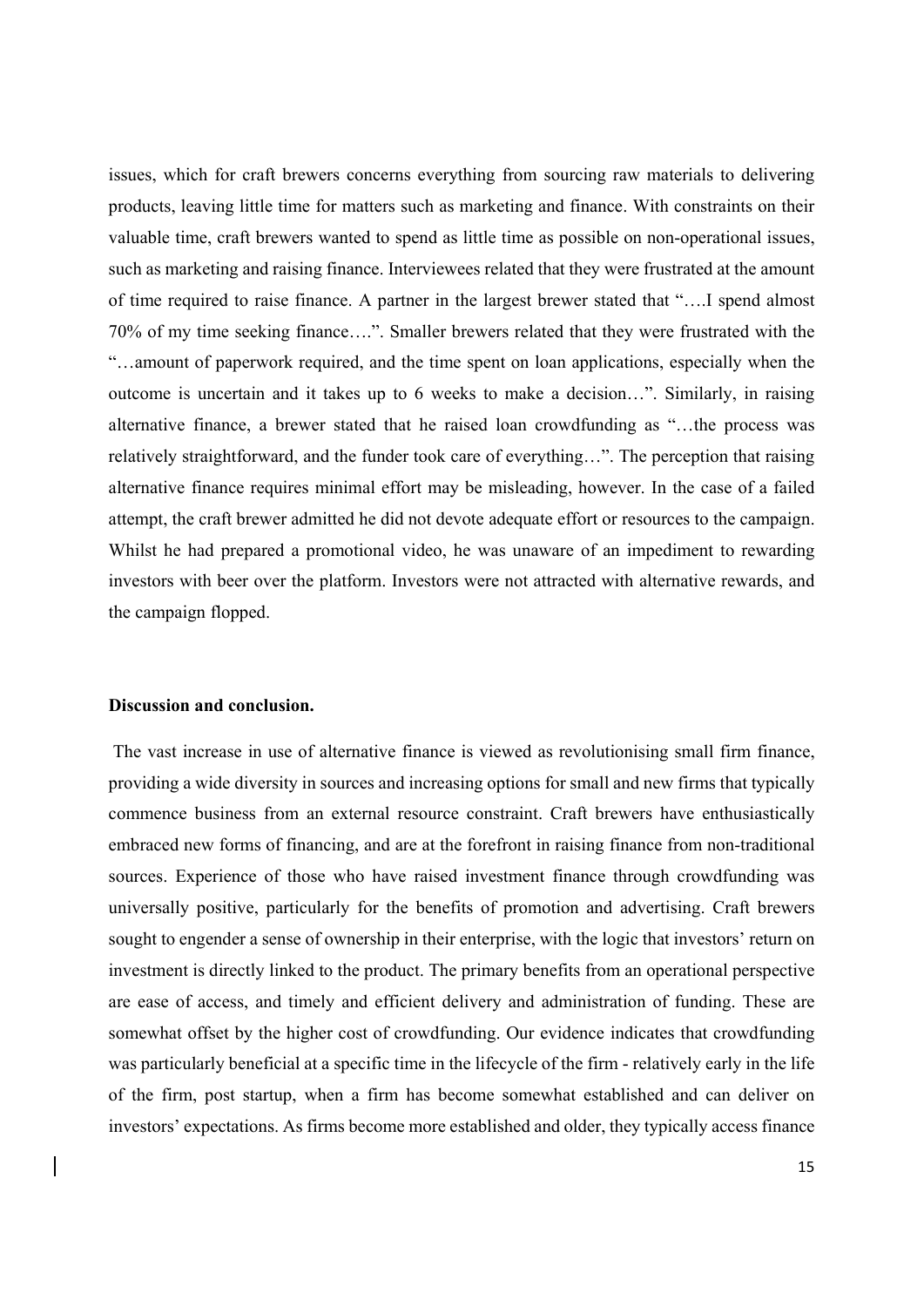from traditional sources at a lower rate than through crowdfunding. This suggests that crowdfunding may become an important source of funding for a specific profile of firm, and in specific industries. Our findings are interesting when viewed in relation to previous research on crowdfunding. Below we list four stylized facts, and how our findings differ:

- (1) Crowdfunding overcomes geographical constraints (Agrawal, 2014): From our limited sample, it appears that investors are located in relatively close proximity to brewers. Although crowdfunding overcomes geographical constraints in funding, there appears to be a 'locally funded' effect. In fact, craft brewers state a preference for locally provided equity. Brewers' desire to engender 'ownership' involves a visit to the brewery. The failed crowdfunding campaign of one interviewee was at a large geographical distance from the project proposer. A proviso to this finding is that our sample is located in a relatively small geographical area.
- (2) Crowdfunding substitutes for traditional sources of financing. Agrawal (2014) states that crowdfunding substitutes for sources of equity such as home equity loans. Our sample unanimously declared that finance raised through crowdfunding is complementary to traditional sources of finance, not a substitute. In most cases, amounts raised through crowdfunding were considerably smaller than those raised from traditional sources.
- (3) Lower cost of capital. Received wisdom is that crowdfunding may result in lower costs of capital due to better matching between funders and creators, better information, and bundling of equity and rewards. Our evidence is that craft brewers can access finance at a lower cost from traditional sources, particularly intermediated debt. This may be due to the age profile of our sample, as most are established businesses, although young. Lower costs of finance are likely due to reputation effects.
- (4) Crowdfunding provides a mechanism through which creators can receive input from users and investors. Our evidence is that craft brewers did not want external intrusion into operational aspects of the business "…we don't want a large crowd of investors telling us what to do with our brand or our beers…if you listened to everybody it would be a nightmare…". Crowdfunding is viewed as a means of raising finance and creating a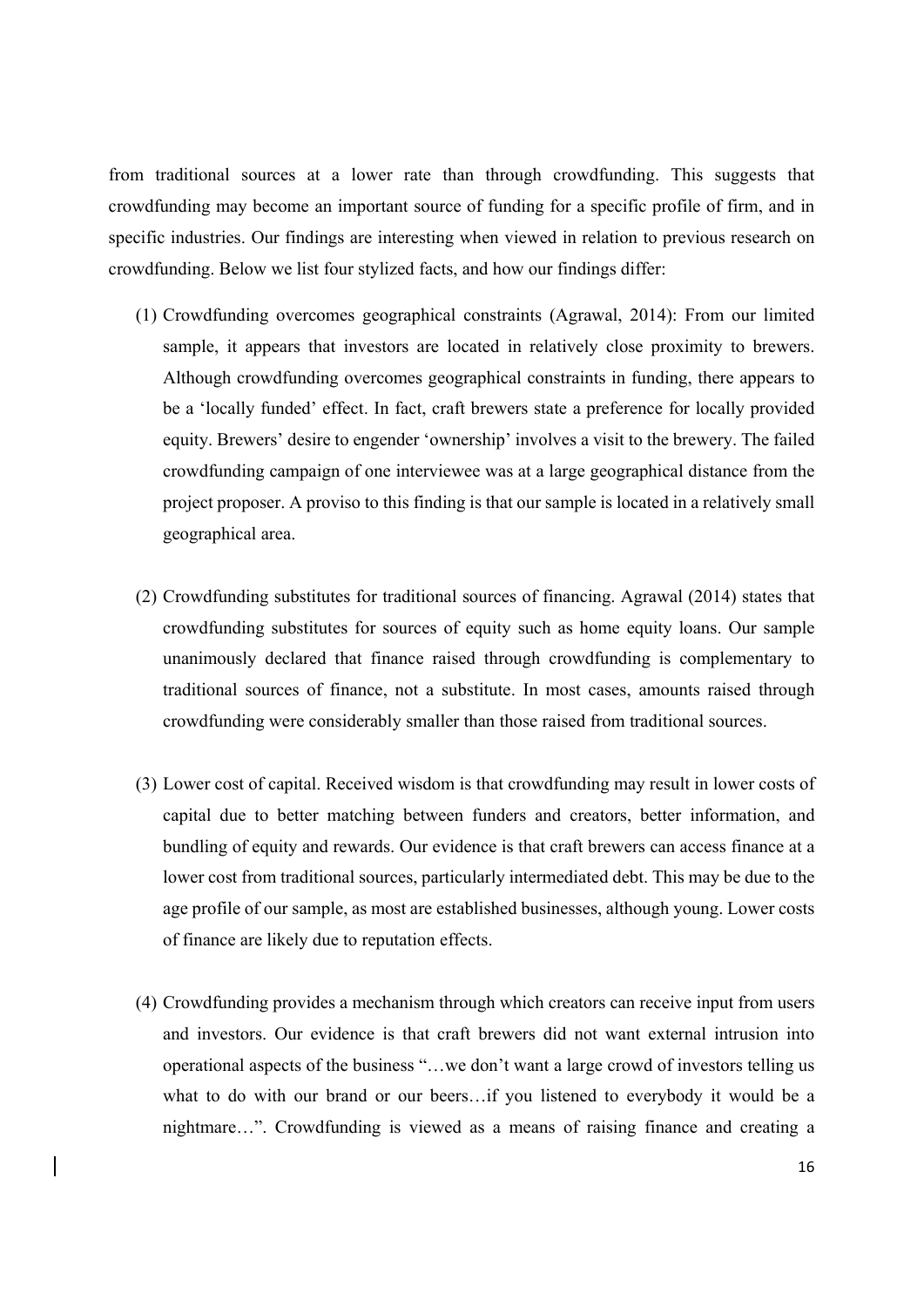community of loyal customers. Apart from rewards based crowdfunding, where investors are invited to name a beer or brewing tank, input on operational matters is not typically sought.

Qualitative research helped us explore these issues in depth and also enabled emergent findings such as geographical proximity of investors and brewers to come to the fore. Craft brewers have enthusiastically embraced crowdfunding as a valuable source of investment finance, although the majority of our interviewees state that having successfully raised finance through crowdfunding, they intend to source subsequent investment needs from the cheapest source, which they perceive to be intermediated debt from commercial banks. Thus in keeping with lifecycle financing patterns (Mac an Bhaird & Lucey, 2011), the cost of investment finance declines as firms gain reputation from a track record. The challenge for providers of alternative source of finance is to provide finance to firms in the mature stage of development at rates competitive with traditional sources. Crowdfunders should also consider their principal advantages over traditional funders, which are ease of process, relatively straightforward administration, quick delivery of finance, and the building of trust (Macht, 2014). Crowdfunding is also consistent with the principal motivation of entrepreneurs, which is to retain control of their enterprises (Macht & Weatherston, 2014). Platform providers should emphasise this, as it is a significant advantage over other sources of finance such as external equity from new investors. Again, this may be more prevalent in some sectors than others, as craft brewers are extremely passionate about their products and business, and this personal attachment reinforces the traditional entrepreneur's desire to retain control and managerial independence.

Future avenues for research might investigate how entrepreneurs' demands change across countries, whether adoption of alternative finance influences organizational forms of the enterprise, lifecycle effects across sectors and firm profiles, the effect of regulatory requirements on entrepreneurs' behavior, whether crowdfunding broadens the network of investors, and how and why entrepreneurs select one form of alternative finance over another. It remains to be seen whether crowdfunding represents an alternative to traditional sources of finance for firms of all sizes in all sectors. The future for alternative finance is dependent on many factors, including the ability of entrepreneurs to overcome information asymmetries and fulfill their obligations to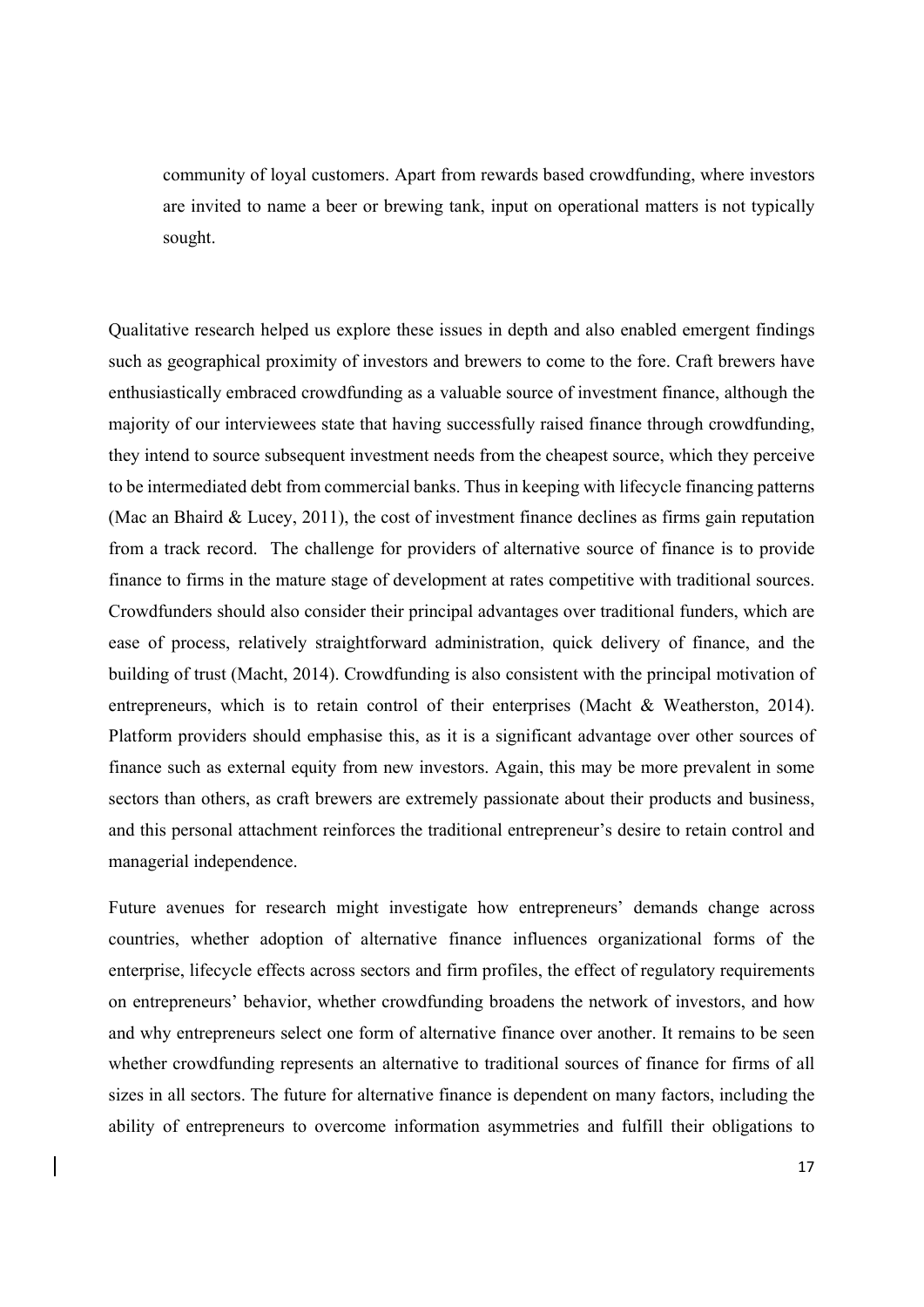investors. It is not a perfect mechanism for overcoming agency, and recent high profile cases do not engender confidence. Crowdfunding may be of greater benefit in countries where there is a lack of diversification in private debt and equity markets, and where the cost of debt may be a consequence of higher concentration. The early entrepreneurial finance ecosystem has undoubtedly changed, although it is too early to say whether crowdfunding represents a revolutionary change or is a passing fad.

 $\overline{\phantom{a}}$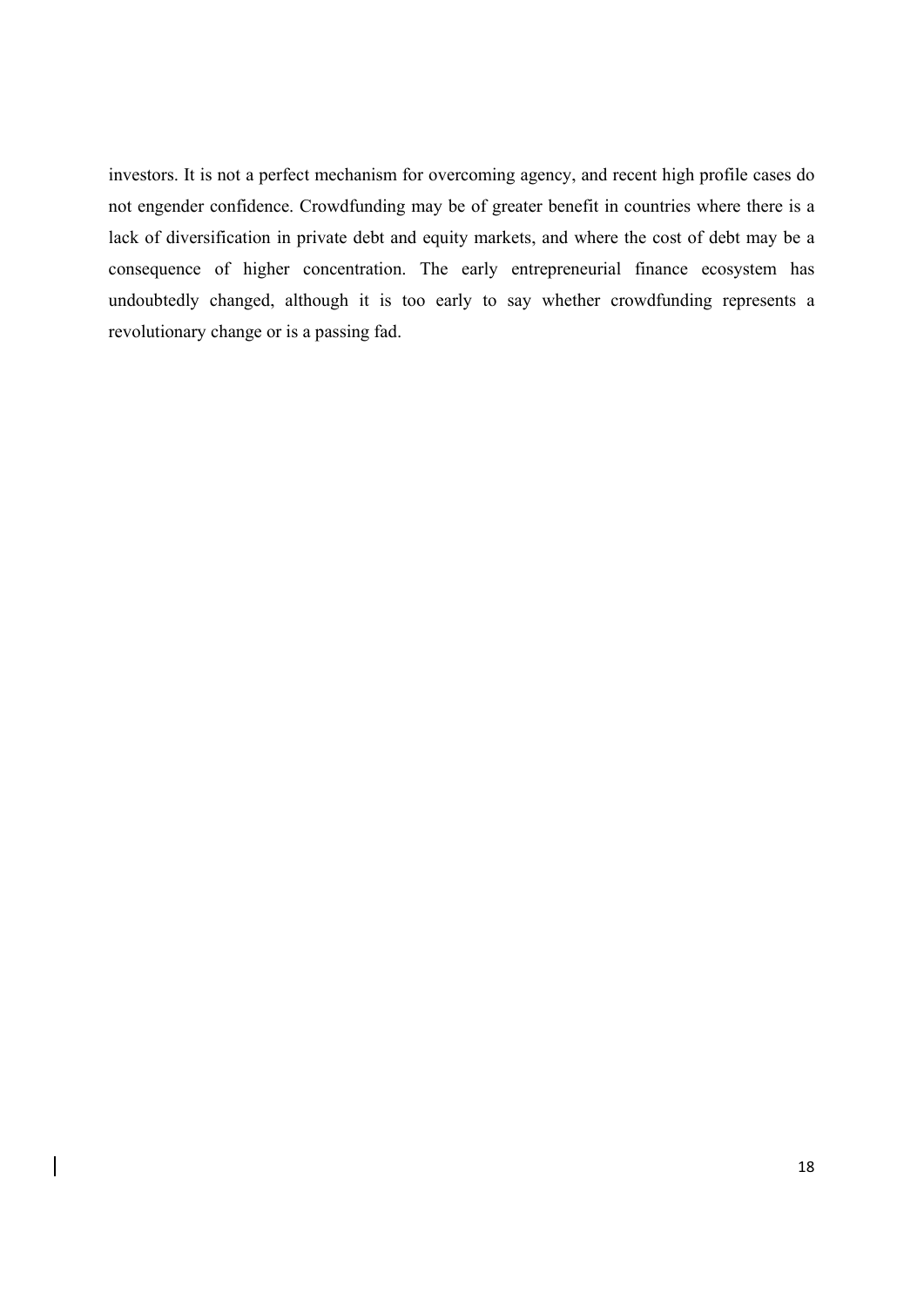- Acheson, G. G., Coyle, C., & Turner, J. D. (2015). Happy hour followed by hangover: financing the UK brewery industry, 1880–1913. *Business History*, *6791*. http://doi.org/10.1080/00076791.2015.1027693
- Agrawal, A., Catalini, C., & Goldfarb, A. (2011). The Geography of Crowdfunding. *SSRN Electronic Journal*, 1–57. http://doi.org/10.2139/ssrn.1692661
- Agrawal, A. K. (2014). Some Simple Economics of Crowdfunding. *National Bureau of Economic Research*. http://doi.org/10.3386/w19133
- Ahlers, G. K. C., Cumming, D., Günther, C., & Schweizer, D. (2015). Signaling in equity crowdfunding. *Entrepreneurship Theory and Practice*, *39*(4), 955–980. http://doi.org/10.1111/etap.12157
- Baker, T., Miner, A. S., & Eesley, D. T. (2003). Improvising firms: bricolage, account giving and improvisational competencies in the founding process. *Research Policy*, *32*(2), 255–276. http://doi.org/10.1016/S0048-7333(02)00099-9
- Bayus, B. L. (2013). Crowdsourcing New Product Ideas over Time: An Analysis of the Dell IdeaStorm Community. *Management Science*, *59*(1), 226–244. http://doi.org/10.1287/mnsc.1120.1599
- Belleflamme, P., & Lambert, T. (2014). Crowdfunding: Some Empirical Findings and Microeconomic Underpinnings. *SSRN Electronic Journal*, Working Paper 2437786. http://doi.org/10.2139/ssrn.2437786
- Belleflamme, P., Lambert, T., & Schwienbacher, A. (2010). Crowdfunding : An industrial organization perspective. *Business*, 25–26. http://doi.org/10.1.1.416.4643
- Belleflamme, P., Lambert, T., & Schwienbacher, A. (2013). Individual crowdfunding practices. *Venture Capital*, *15*(4), 313–333. http://doi.org/10.1080/13691066.2013.785151
- Belleflamme, Paul and Lambert, Thomas, Crowdfunding: Some Empirical Findings and Microeconomic Underpinnings (August 30, 2014). Available at SSRN: http://ssrn.com/abstract=2437786 or http://dx.doi.org/10.2139/ssrn.2437786
- Belleflamme, P., Lambert, T., & Schwienbacher, A. (2014). Crowdfunding: Tapping the right crowd. *Journal of Business Venturing*, *29*(5), 585–609. http://doi.org/10.1016/j.jbusvent.2013.07.003
- Bhide, A. (1992). Bootstrap Finance: The Art of Start-ups. *Harvard Business Review*, *70*(6), 109–117. Retrieved from http://search.ebscohost.com/login.aspx?direct=true&db=buh&AN=9302143635&site=ehost-live

Bruton, G., Khavul, S., Siegel, D., & Wright, M. (2015). New Financial Alternatives in Seeding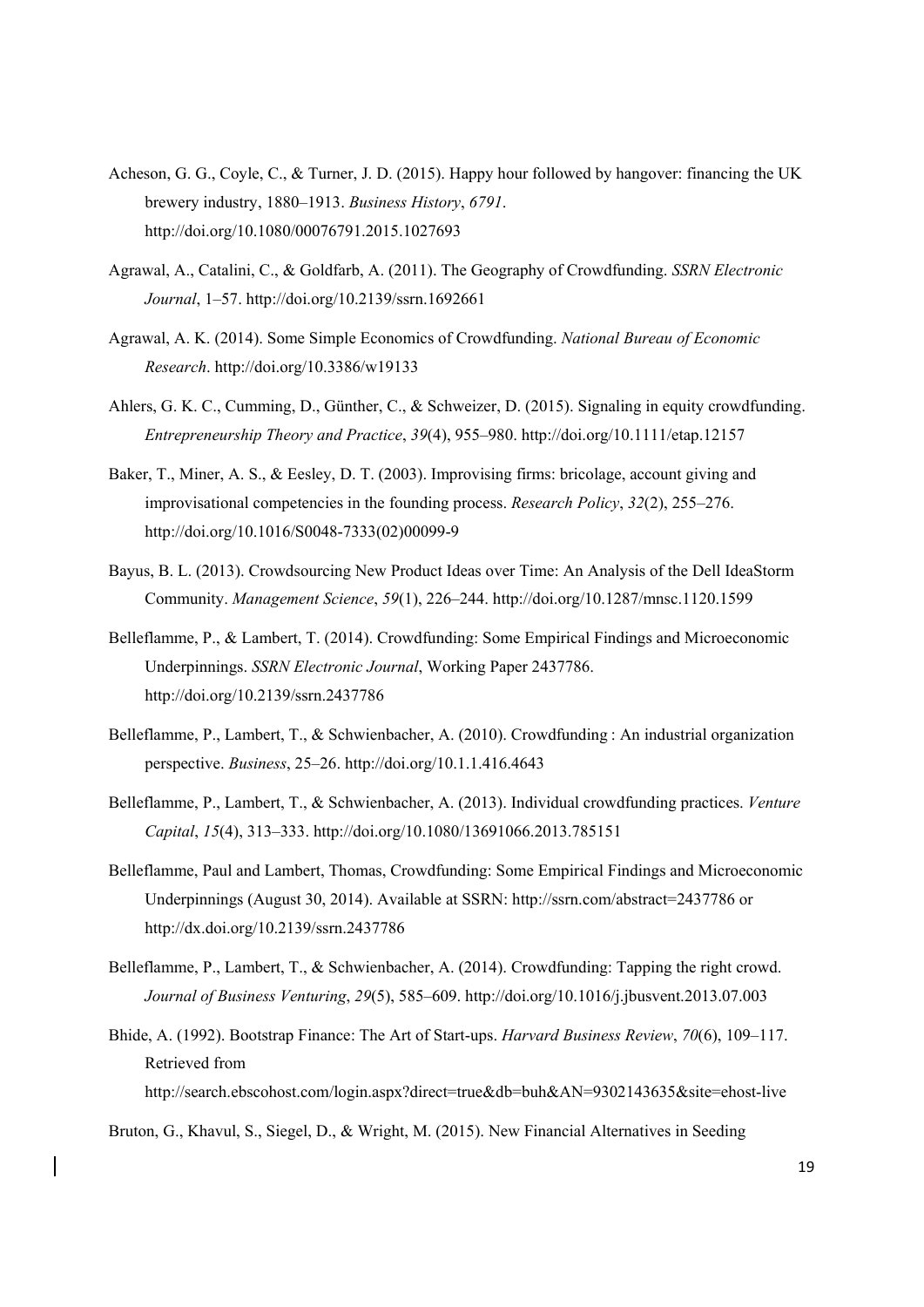Entrepreneurship: Microfinance, Crowdfunding, and Peer-to-Peer Innovations. *Entrepreneurship: Theory and Practice*. http://doi.org/10.1111/etap.12143

- Central Bank of Ireland (2016). SME Market Report. Financial Stability Division, Central Bank of Ireland, Dublin. Retrieved from https://www.centralbank.ie/docs/default-source/publications/smemarket-reports/gns-5-10sme-market-report-2016h1.pdf?sfvrsn=8.
- Ebben, J., & Johnson, A. (2006). Bootstrapping in small firms: An empirical analysis of change over time. *Journal of Business Venturing*, *21*(6), 851–865. Retrieved from http://www.sciencedirect.com/science/article/B6VDH-4HKMPRY-1/2/190d3c32f0a9b550b08501989723a978
- Everett, C. R. (2014). Origins and Development of Credit-Based Crowdfunding. *SSRN Electronic Journal*. http://doi.org/10.2139/ssrn.2442897
- Everett, C. R. (2015). Group membership, relationship banking and loan default risk: The case of online social lending. *Banking and Finance Review*, *7*(2), 15–54. http://doi.org/10.2139/ssrn.1114428
- Feeney, B. (2016). Craft Beer and Microbreweries in Ireland: A Report for the Independent Craft Brewers of Ireland and Bord Bia. August, 2016. Retrieved from: https://www.bordbia.ie/industry/manufacturers/insight/publications/bbreports/RecentMarketingRepo rts/Craft%20Beer%20and%20Microbreweries%20in%20Ireland%202016.pdf
- Freear, J., Sohl, J. E., & Wetzel Jr., W. E. (1995). Who bankrolls software entrepreneurs? In *Frontiers of Entrepreneurship Research* (pp. 394–406). Retrieved from http://fusionmx.babson.edu/entrep/fer/papers95/freear.htm
- Gerber, E. M., & Hui, J. (2013). Crowdfunding : Motivations and Deterrents for Participation. *ACM Transactions on Computer-Human Interaction*, *20*, 32. http://doi.org/http://dx.doi.org/10.1145/2530540
- Gerber, E. M., Hui, J. S., & Kuo, P.-Y. (2012). Crowdfunding: Why people are motivated to post and fund projects on crowdfunding platforms. *Proc. of the International Workshop on …*, 10. http://doi.org/http://dx.doi.org/10.1145/2530540
- Grichnik, D., Brinckmann, J., Singh, L., & Manigart, S. (2014). Beyond environmental scarcity: Human and social capital as driving forces of bootstrapping activities. *Journal of Business Venturing*, *29*(2), 310–326. http://doi.org/10.1016/j.jbusvent.2013.02.006

Harrison, R. (2013). Crowdfunding and the revitalisation of the early stage risk capital market: catalyst or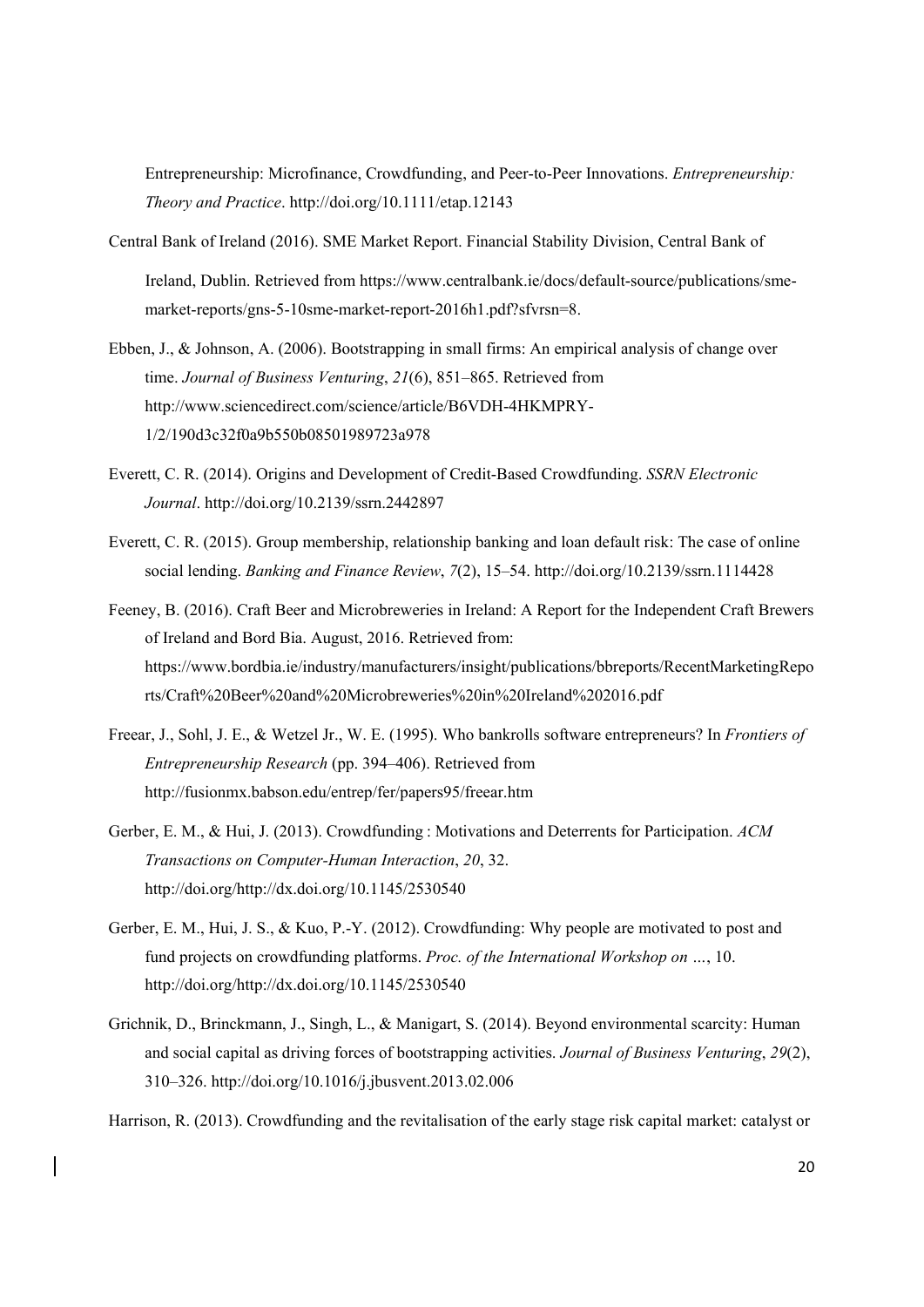chimera? *Venture Capital*, *15*, 283–287. http://doi.org/10.1080/13691066.2013.852331

- Harrison, R., Mason, C. M., & Girling, P. (2004). Financial bootstrapping and venture development in the software industry. *Entrepreneurship & Regional Development*, *16*, 307–333.
- Hemer, J. (2011). A snapshot on crowdfunding. *Enconstor*, 39. Retrieved from http://www.isilehre.de/isiwGlobal/wGlobal/scripts/accessDocument.php?wAuthIdHtaccess=800364842&document=/isiwAssets/docs/p/de/arbpap\_unternehmen\_region/ap\_r2\_2011.pdf&display=1&forceDownload=0
- Heuven, J., & Groen, A. (2012). The role of social networks in financing technology-based ventures: An empirical exploration. *Venture Capital*, *14*(2-3), 131–149. http://doi.org/10.1080/13691066.2012.659473
- Hornuf, L., & Schwienbacher, A. (2014a). Crowdinvesting Angel Investing for the Masses? *Forthcoming in Handbook of Research on Venture Capital: Volume 3. Business Angels*, 1–20. http://doi.org/10.3386/w19846
- Hornuf, L., & Schwienbacher, A. (2014b). The emergence of Crowdinvesting in Europe. *Munich Discussion Paper, No. 2014-43*, 1–24. Retrieved from http://epub.ub.uni-muenchen.de/21388/
- Hung, H. (2006). Formation and Survival of New Ventures. *International Small Business Journal*, *24*(4), 359–378. http://doi.org/10.1177/0266242606065508
- Jones, O., & Jayawarna, D. (2010). Resourcing new businesses: social networks, bootstrapping and firm performance. *Venture Capital*. http://doi.org/10.1080/13691061003658886
- Jonsson, S., & Lindbergh, J. (2013). The Development of Social Capital and Financing of Entrepreneurial Firms: From Financial Bootstrapping to Bank Funding. *Entrepreneurship: Theory and Practice*, *37*, 661–686. http://doi.org/10.1111/j.1540-6520.2011.00485.x
- Kim, K., & Hann, I.-H. (2013). Does Crowdfunding Democratize Access to Capital? A Geographical Analysis. *SSRN Electronic Journal*, 1–35. http://doi.org/10.2139/ssrn.2334590
- Koubâa, H. F. (2014), The Role of Human Capital in Informal and Micro Finance. Strat Change, 23: 415- 423. doi:10.1002/jsc.1986
- Laveren, E., Helleboogh, D., & Lybaert, N. (2010). The use of financial bootstrapping in small and medium-sized ventures and the impact on ventures growth and performance. RENT 24 : Research in entrepreneurship and small business : the entrepreneurial process in a changing economy, Maastricht, the Netherlands, November 17-19, 2010, 1-24.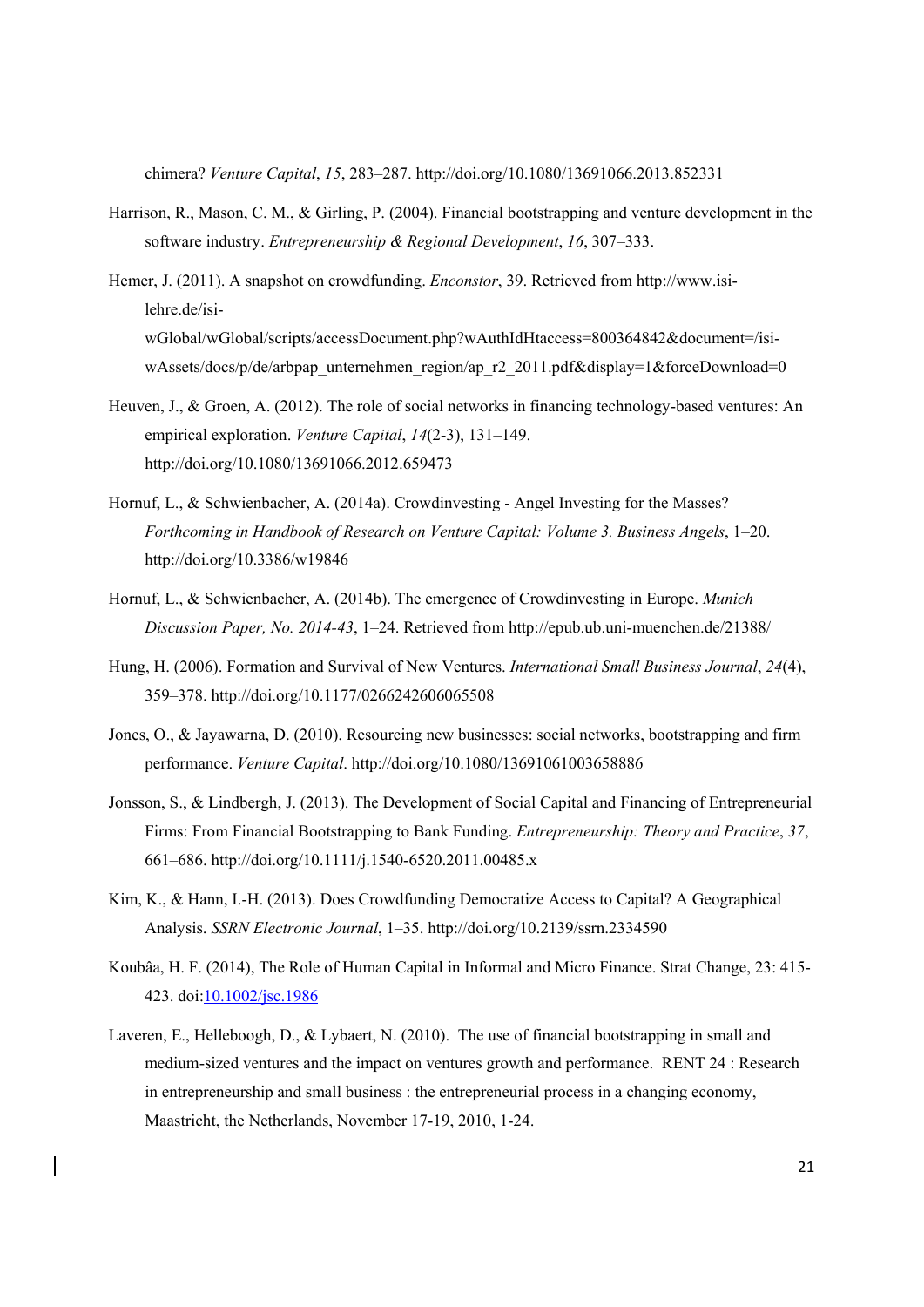- Mac an Bhaird, C. (2013). Demand for debt and equity before and after the financial crisis. *Research in International Business and Finance*, *28*, 105–117. http://doi.org/10.1016/j.ribaf.2012.10.001
- Mac an Bhaird, C., & Lucey, B. (2010). Determinants of capital structure in Irish SMEs. *Small Business Economics*, *35*(3), 357–375. http://doi.org/10.1007/s11187-008-9162-6
- Mac an Bhaird, C., & Lucey, B. (2011). An empirical investigation of the financial growth lifecycle. *Journal of Small Business and Enterprise Development*, *18*(4), 715–731. http://doi.org/10.1108/14626001111179767
- Macht, S. A. (2014), Reaping Value‐Added Benefits from Crowdfunders. Strat Change, 23: 439-460. doi:10.1002/jsc.1988
- Macht, S. A. and Weatherston, J. (2014), The Benefits of Online Crowdfunding for Fund-Seeking Business Ventures. Strat. Change, 23: 1-14. doi:10.1002/jsc.1955
- Moenninghoff, S. C., & Wieandt, A. (2013). The Future of Peer-to-Peer Finance. *Zeitschrift Für Betriebswirtschaftliche Forschung*, *August/Sep*, 466–487.
- Mollick, E. (2014). The dynamics of crowdfunding: An exploratory study. *Journal of Business Venturing*, *29*(1), 1–16. http://doi.org/10.1016/j.jbusvent.2013.06.005
- Moritz, A., & Block, J. H. (2014). Crowdfunding: A Literature Review and Research Directions. *SSRN Electronic Journal*, 33. http://doi.org/10.2139/ssrn.2554444
- Paulet, E. and Relano, F. (2017), Exploring the Determinants of Crowdfunding: The Influence of the Banking System . Strat Change, 26: 175-191. doi:10.1002/jsc.2119
- Rubinton, B. J. (2011). Crowdfunding: Disintermediated Investment Banking. *Social Science Research Network*, 1–20. http://doi.org/10.2139/ssrn.1807204
- Smith, R., Moult, S., Burge, P., & Turnbull, A. (2010). BrewDog: business growth for Punks!. *The International Journal of Entrepreneurship and Innovation*, *11*(2), 161-168.
- Tuomi, K. and Harrison, R. T. (2017), A comparison of equity crowdfunding in four countries: Implications for business angels. Strategic Change, 26: 609-615. doi:10.1002/jsc.2172
- Vasileiadou, E., Huijben, J.C.C.M., & Raven, R.P.J.M. (2015). Three is a crowd? Exploring the potential of crowdfunding for renewable energy in the Netherlands, *Journal of Cleaner Production*, http://dx.doi.org/10.1016/j.jclepro.2015.06.028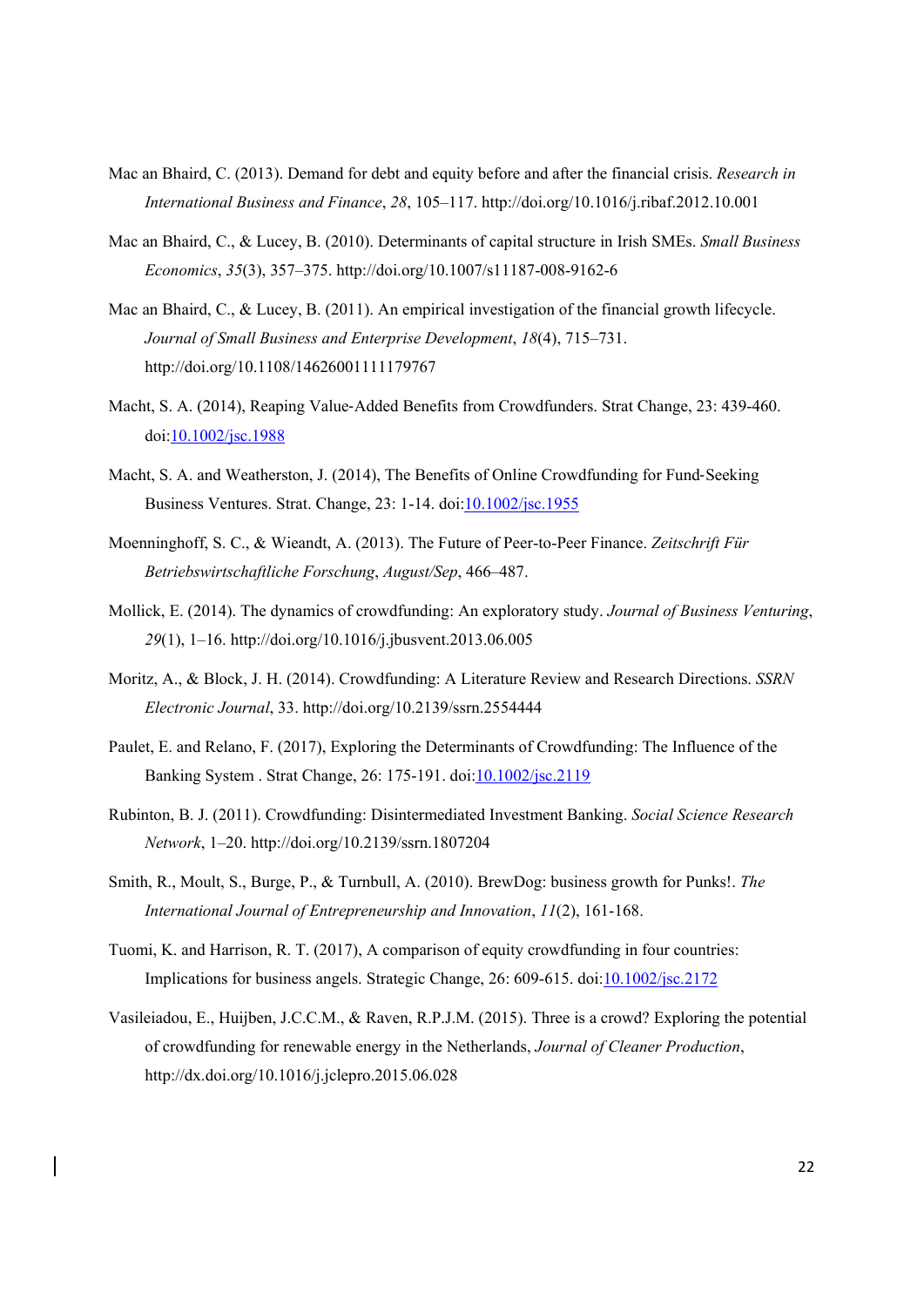## **Author biographies**

**Ciarán Mac an Bhaird** is Assistant Professor of Business and Management, and founder of the UStart Accelerator programme at Dublin City University. His research focuses on capital structure and resourcing the small firm economy, and he advises nascent enterprises in the Irish craft brewing sector.

**Robyn Owen** is Associate Professor of Entrepreneurial Finance at the Centre for Enterprise and Economic Development Research (CEEDR) at Middlesex University Business School. Her research focuses on entrepreneurial finance innovation and policy.

**Sarah Drakopoulou Dodd** works in the Hunter Centre for Entrepreneurship, at the University of Strathclyde. Her research focuses on collaborative forms, processes and relationships within entrepreneurship, as set within its socio-cultural context.

**Juliette Wilson** is a senior lecturer in the Department of Marketing, at the University of Strathclyde. Her research interests are focused around alternative and non-mainstream markets and the practices engaged in by all stakeholders in these markets.

**Angelo P. Bisignano** is Principal Lecturer in Strategic Management at Nottingham Trent University. Angelo's research focuses on entrepreneurship, and he advises and supports the small breweries in the UK East Midlands in their internationalization processes.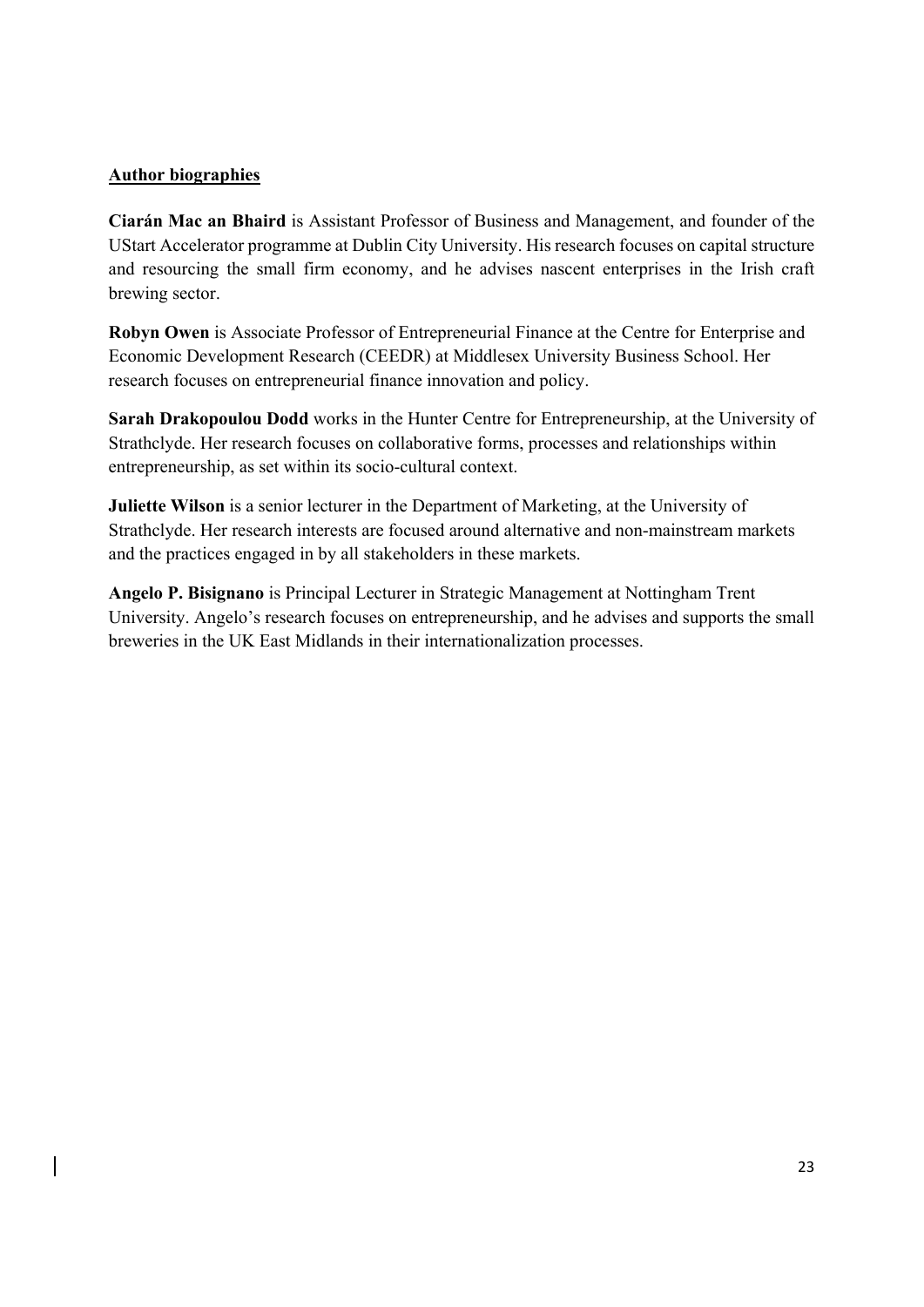| <b>Table 1. Sources of alternative finance</b> |  |  |  |
|------------------------------------------------|--|--|--|
|------------------------------------------------|--|--|--|

 $\overline{\mathbf{I}}$ 

| <b>Source</b>           | <b>Business model</b>                                              | <b>Examples</b>       |  |
|-------------------------|--------------------------------------------------------------------|-----------------------|--|
|                         |                                                                    |                       |  |
| Equity<br><sub>or</sub> | A firm issues equity to a large number of                          | Crowdcube,            |  |
| investment<br>based     | investors through an online platform.                              | Seedrs                |  |
| crowdfunding            |                                                                    |                       |  |
| Rewards<br>based        | A firm raises many donations from a number of<br>Kickstarter       |                       |  |
| crowdfunding            | individuals, typically over the internet, in                       |                       |  |
|                         | exchange for goods or services.                                    |                       |  |
| Donation<br>based       | A number of individuals contribute donations to                    | GlobalGiving          |  |
| crowdfunding            | meet the funding aim of a particular cause or                      |                       |  |
|                         | charitable project.                                                |                       |  |
| Invoice<br>trading      | A firm sells receivables or invoices to a number<br>Marketinvoice, |                       |  |
| crowdfunding            | of investors through an online platform.                           | <b>Platform Black</b> |  |
| Loan<br>based           | A firm raises finance from a number of people in                   | Funding Tree,         |  |
| crowdfunding            | the form of a loan agreement through an online                     | LinkedFinance.        |  |
|                         | platform.                                                          |                       |  |
| Microfinance            | An array of financial services, including loans,                   | Credit<br>Unions,     |  |
|                         | provided to firms and individuals, who typically                   | Prince's Trust        |  |
|                         | do not have access to other forms of finance                       |                       |  |
|                         | because they cannot access collateral.                             |                       |  |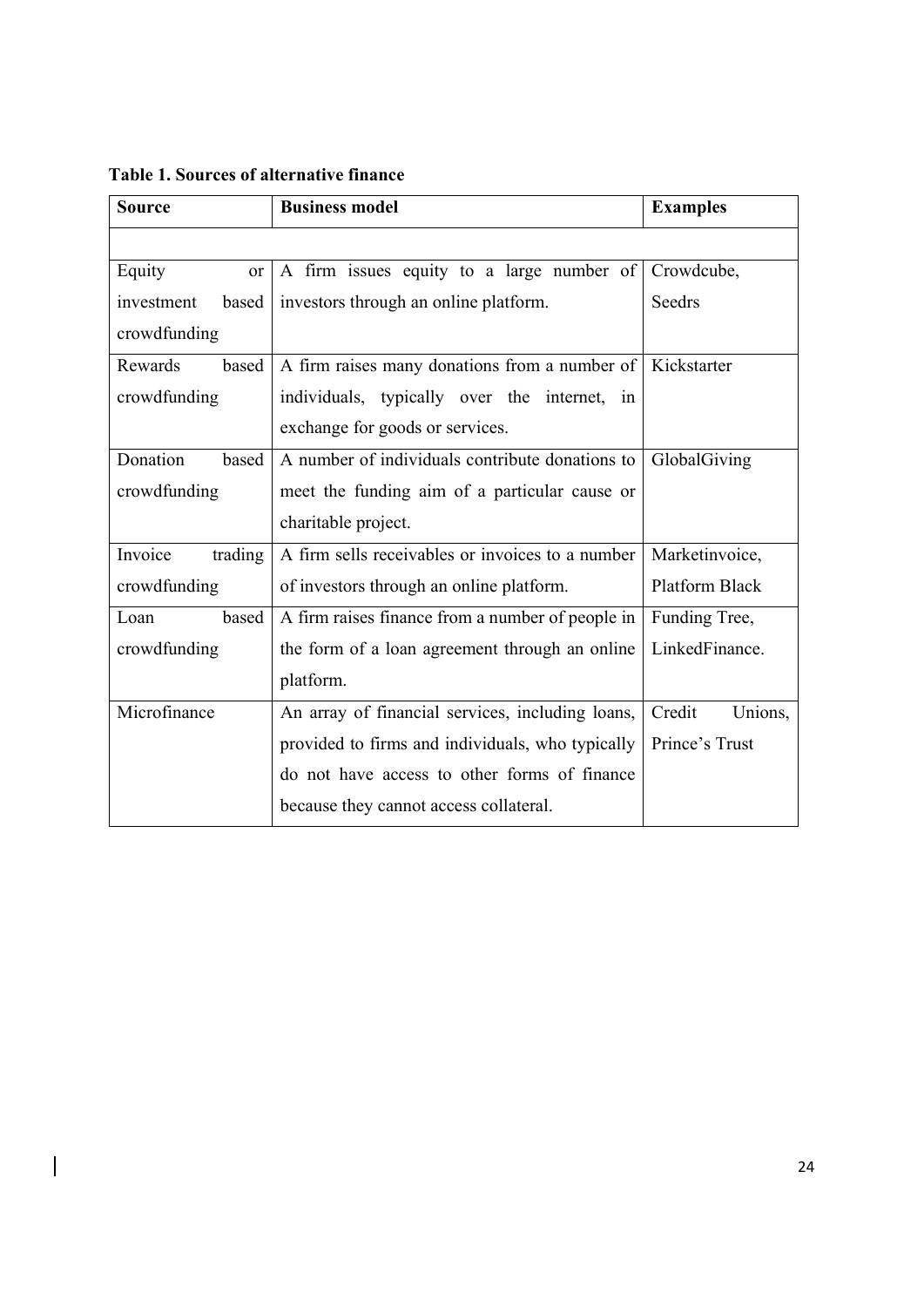| Table 2. Summary data on craft brewers. |                |                      |                                                                                                                                                                                                           |                                                                                                                    |                                                                                                                                                 |                                                                                                                                                                                                                                                                                                                              |
|-----------------------------------------|----------------|----------------------|-----------------------------------------------------------------------------------------------------------------------------------------------------------------------------------------------------------|--------------------------------------------------------------------------------------------------------------------|-------------------------------------------------------------------------------------------------------------------------------------------------|------------------------------------------------------------------------------------------------------------------------------------------------------------------------------------------------------------------------------------------------------------------------------------------------------------------------------|
| <b>Brewer</b>                           | Age<br>(years) | <b>Employe</b><br>es | <b>Funding to date</b>                                                                                                                                                                                    | Preference                                                                                                         | Requirement                                                                                                                                     | <b>Attitude to crowdfunding</b>                                                                                                                                                                                                                                                                                              |
| $\mathbf{A}$                            | $\overline{2}$ | $\overline{3}$       | $\epsilon$ 300,000; grants, external<br>equity & Personal sources.<br>Bank debt for stocking loan.                                                                                                        | Equity from local<br>investors<br>Linked Finance<br>(peer-to-peer<br>loans).<br>No intervention<br>from investors. | $€20,000$ for<br>$equipment -$<br>seeking equity.                                                                                               | See rewards based crowdfunding as<br>'gimmicky'.<br>"You have to get your offering right".                                                                                                                                                                                                                                   |
| $\bf{B}$                                | $\leq$ 3       | 75                   | $\epsilon$ 7m from equity investors<br>(EII scheme)<br>$€4m$ mortgage from bank<br>Invoice discounting (for<br>working capital)<br>Ongoing: More EIIS                                                     | Equity from<br>investors through<br>EIIS Scheme.<br>'Horses for<br>courses': debt<br>when appropriate.             | Approx $\epsilon$ 4m –<br>seeking equity.                                                                                                       | They did not realise they could not use beer<br>as a 'reward', and subsequently didn't put<br>much energy into the campaign. Campaign<br>failed. Reluctant to use crowdfunding<br>again.<br>(Rivals commented that their 'rewards'<br>were particularly poor).                                                               |
| $\mathbf C$                             | 6              | 8/9                  | Startup: €75,000 own equity;<br>$€40,000$ bank loan secured<br>on equipment and personal<br>guarantees; LinkedFinance<br>$€25,000;$ Now retained<br>earnings and bank loan<br>(cheaper than peer-to-peer) | Internal equity                                                                                                    | Investment<br>needs are met by<br>internal equity<br>at present                                                                                 | Complements existing funding; thought the<br>process was 'risk free'. Open to using<br>again, but using bank finance at the<br>moment because 'the interest rate is lower'.                                                                                                                                                  |
| D                                       | 1.5<br>years   | $\overline{3}$       | Start-up: €200,000, personal<br>equity, friends and family,<br>priming grant $€30,000$ .                                                                                                                  | Equity from<br>external (close)<br>investors,<br>although aiming<br>to keep control of<br>the business.            | "We have a<br>continuing<br>requirement, a<br>preference for<br>equity as we<br>don't have much<br>experience in<br>dealing with the<br>banks". | Raised $\epsilon$ 20,000, 292% of requirement at<br>6.5%. To share story and attract investors<br>who are 'invested in our growth';<br>"Crowdfunding helped us to source 'brand<br>ambassadors"; Sought advice from fellow<br>brewers who successfully raised<br>crowdfunding. Sceptical about rewards<br>based crowdfunding |
| E                                       | 3              | 7 ft, 4 pt           | Overdraft €20,000, govt<br>guaranteed loan $\epsilon$ 60,000,                                                                                                                                             |                                                                                                                    |                                                                                                                                                 | Raised $\epsilon$ 20,000 for equipment, 234 bids at<br>$6.1\%$ avg.                                                                                                                                                                                                                                                          |